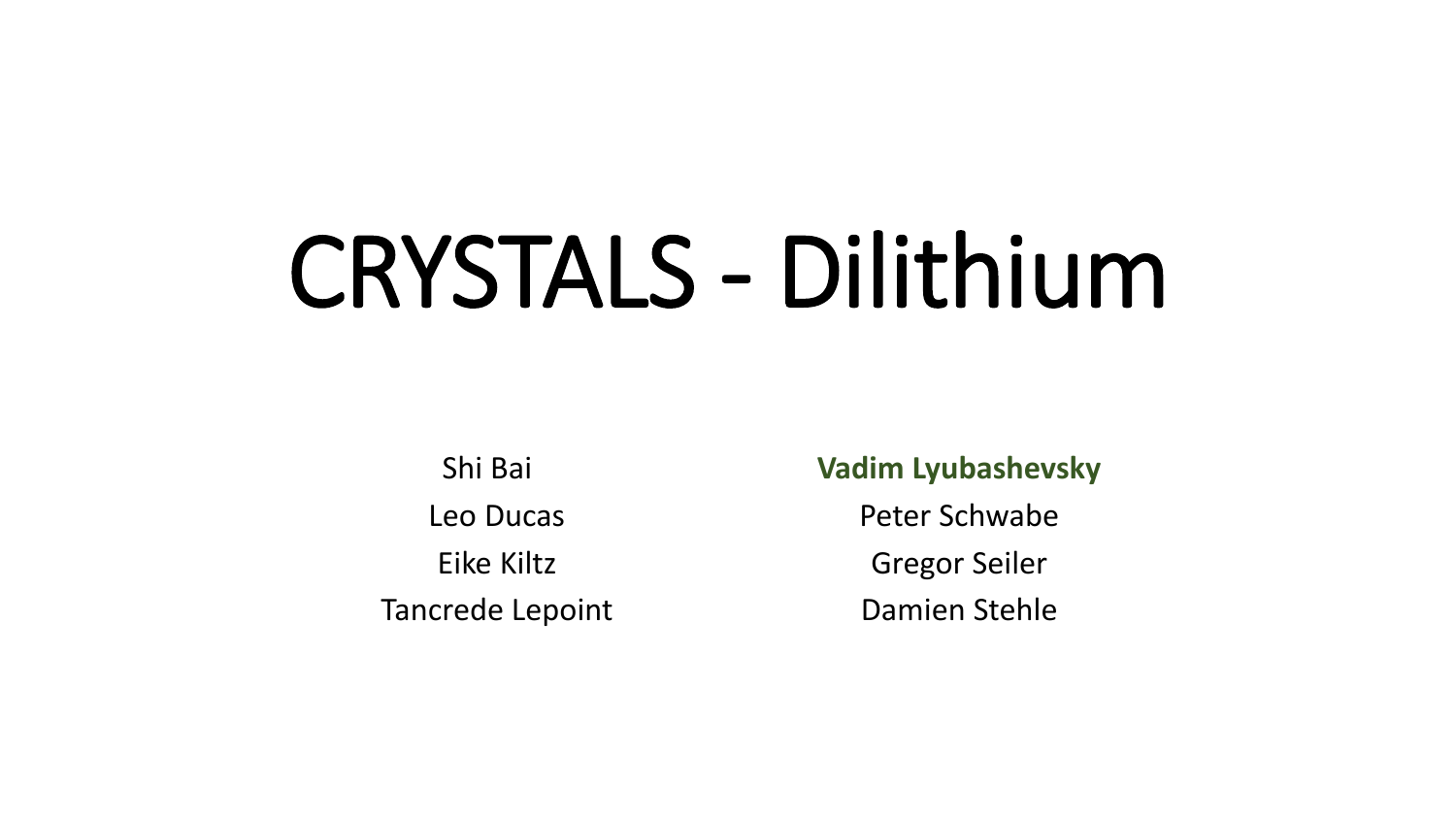- "Schnorr-like" lattice-based signature scheme
- Based on the hardness of Module-SIS and Module-LWE
- All operations over  $R = Z_q[X]/(X^{256}+1)$  for q=8,380,417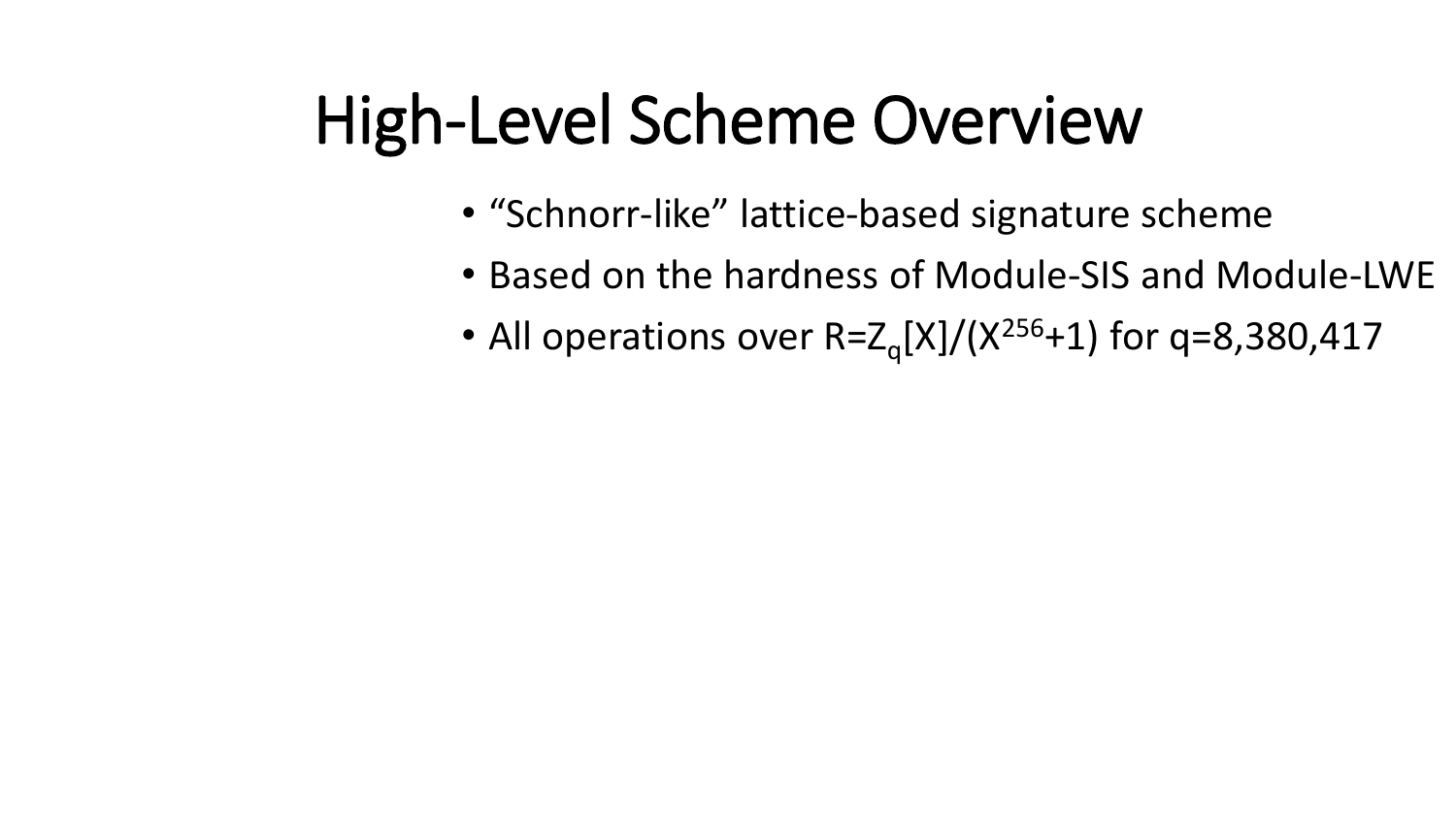KeyGen:

 $A \leftarrow R^{n \times m}$ 

 $s \leftarrow S^m$ 

 $t = Round(As)$ 

pk=(A,t) sk=s

- "Schnorr-like" lattice-based signature scheme
- Based on the hardness of Module-SIS and Module-LWE
- All operations over  $R = Z_q[X]/(X^{256}+1)$  for q=8,380,417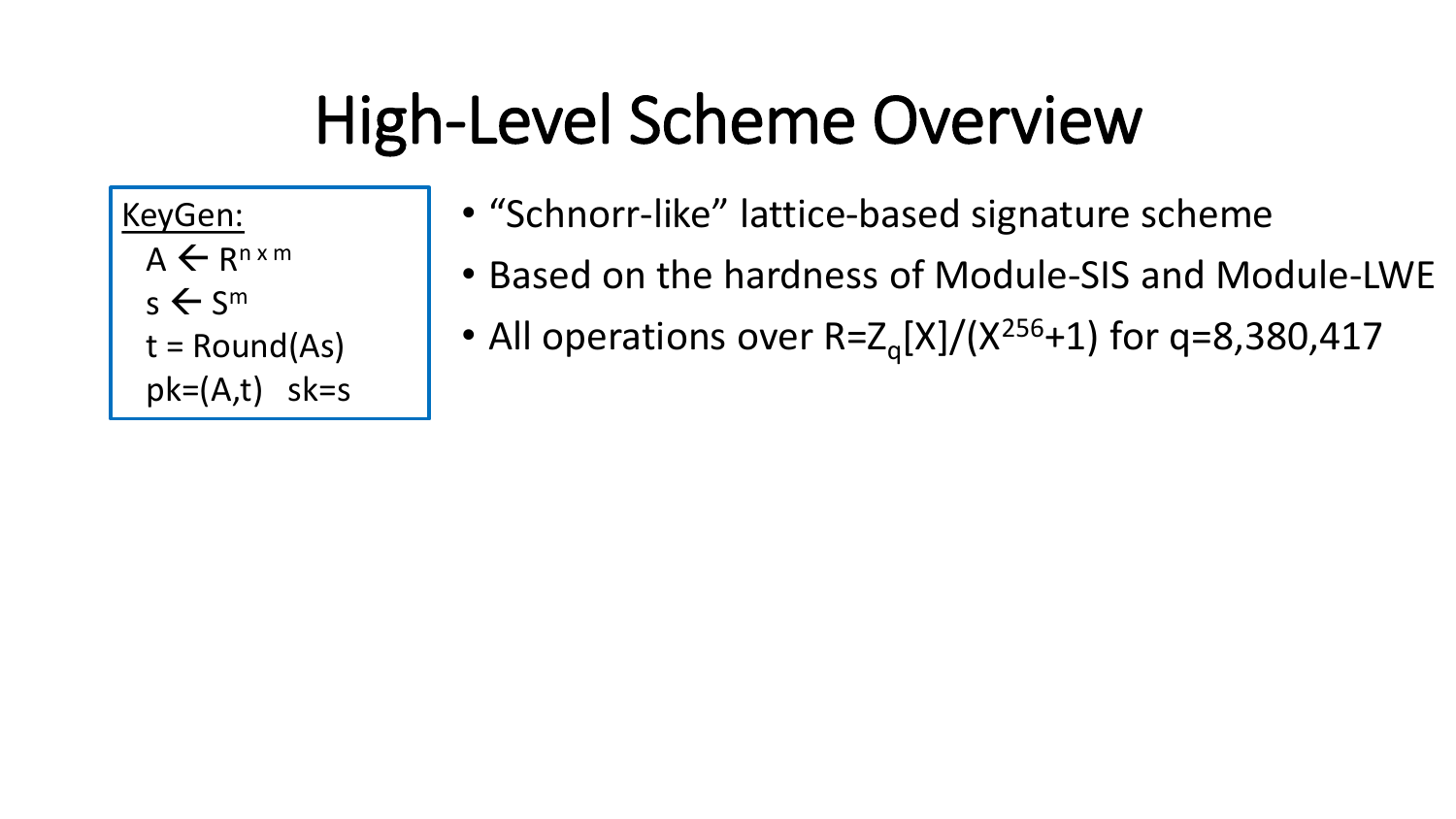KeyGen:

- $A \leftarrow R^{n \times m}$
- $s \leftarrow S^m$

 $t = Round(As)$ 

- $pk=(A,t)$  sk=s
- Sign(pk,sk,μ):  $y \leftarrow$  Y<sup>m</sup> w=Round(Ay)  $c=Hash(w,\mu)$ 
	- z=sc+y
	- RejectionSample(pk,sk,z)
	- $\omega$  = HintVector(pk,sk,z)

 $\sigma = (z, \omega, c)$ 

- "Schnorr-like" lattice-based signature scheme
- Based on the hardness of Module-SIS and Module-LWE
- All operations over  $R = Z_q[X]/(X^{256}+1)$  for q=8,380,417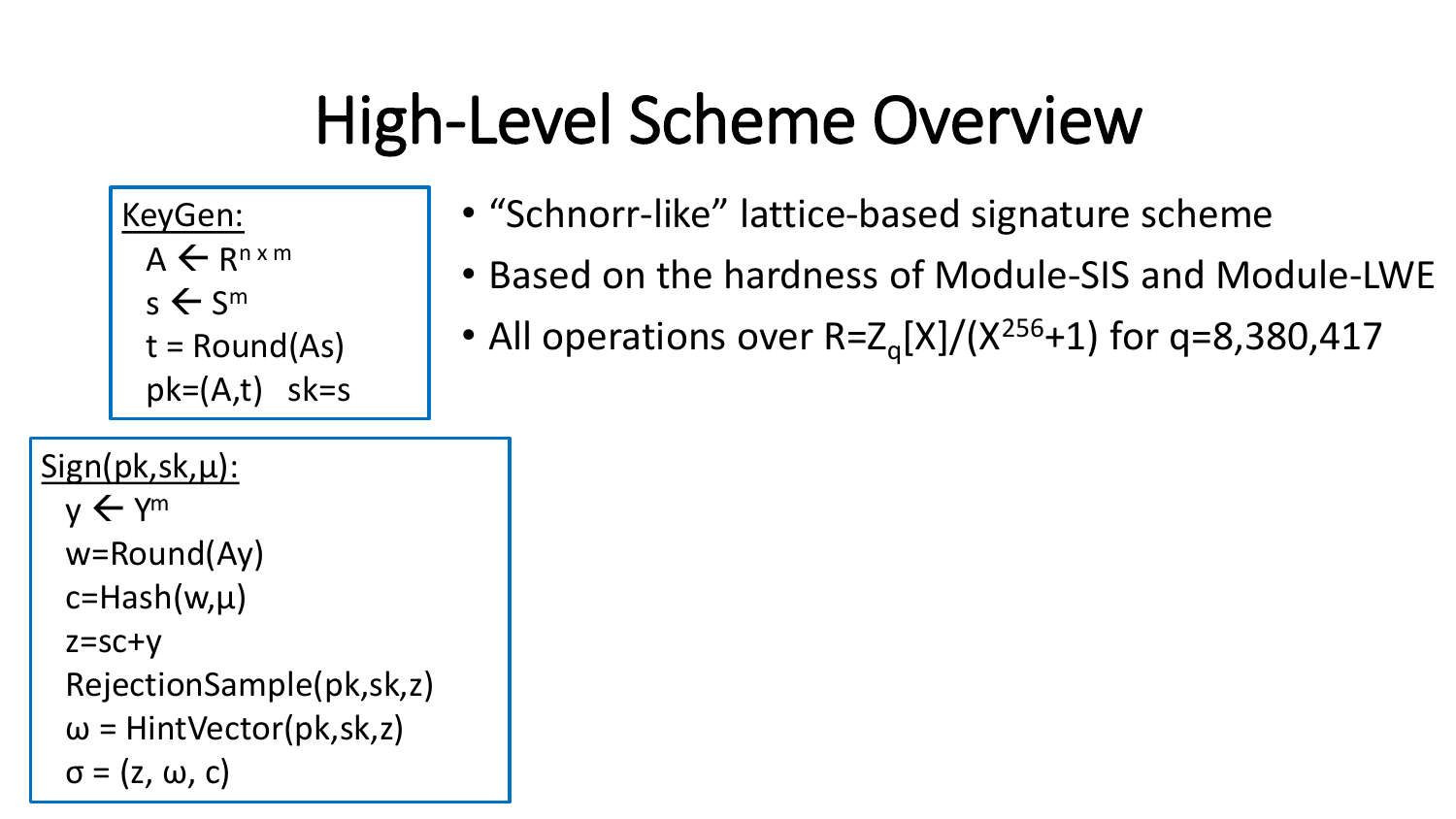KeyGen:

 $A \leftarrow R^{n \times m}$ 

 $s \leftarrow S^m$ 

 $t = Round(As)$ 

pk=(A,t) sk=s

- "Schnorr-like" lattice-based signature scheme
- Based on the hardness of Module-SIS and Module-LWE
- All operations over  $R = Z_q[X]/(X^{256}+1)$  for q=8,380,417
- Sign(pk,sk,μ):  $y \leftarrow$  Y<sup>m</sup> w=Round(Ay)  $c=Hash(w,\mu)$ z=sc+y RejectionSample(pk,sk,z)  $\omega$  = HintVector(pk,sk,z)  $\sigma$  = (z, ω, c)

The main difference between lattice and Schnorr schemes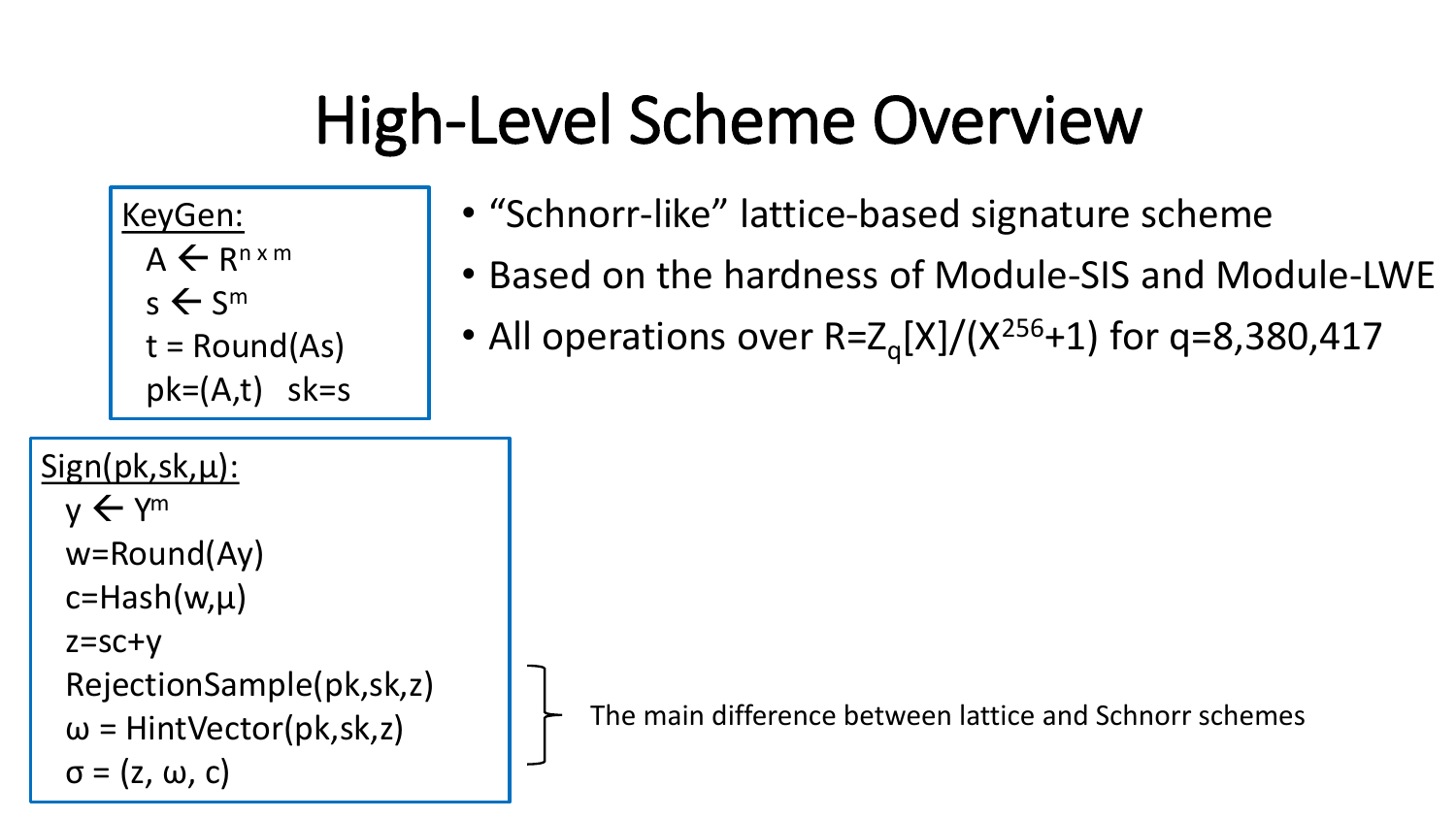KeyGen:

 $A \leftarrow R^{n \times m}$ 

 $s \leftarrow S^m$ 

 $t = Round(As)$ 

 $pk=(A,t)$  sk=s

• "Schnorr-like" lattice-based signature scheme

- Based on the hardness of Module-SIS and Module-LWE
- All operations over  $R = Z_q[X]/(X^{256}+1)$  for q=8,380,417

Sign(pk,sk,μ):  $y \leftarrow$  Y<sup>m</sup> w=Round(Ay)  $c=Hash(w,\mu)$ z=sc+y RejectionSample(pk,sk,z)  $\omega$  = HintVector(pk,sk,z)  $\sigma$  = (z, ω, c)

Verify(μ,σ,pk): w=UseHintVector(pk,σ) check that c=Hash(w,  $\mu$ ) and |z| is small

The main difference between lattice and Schnorr schemes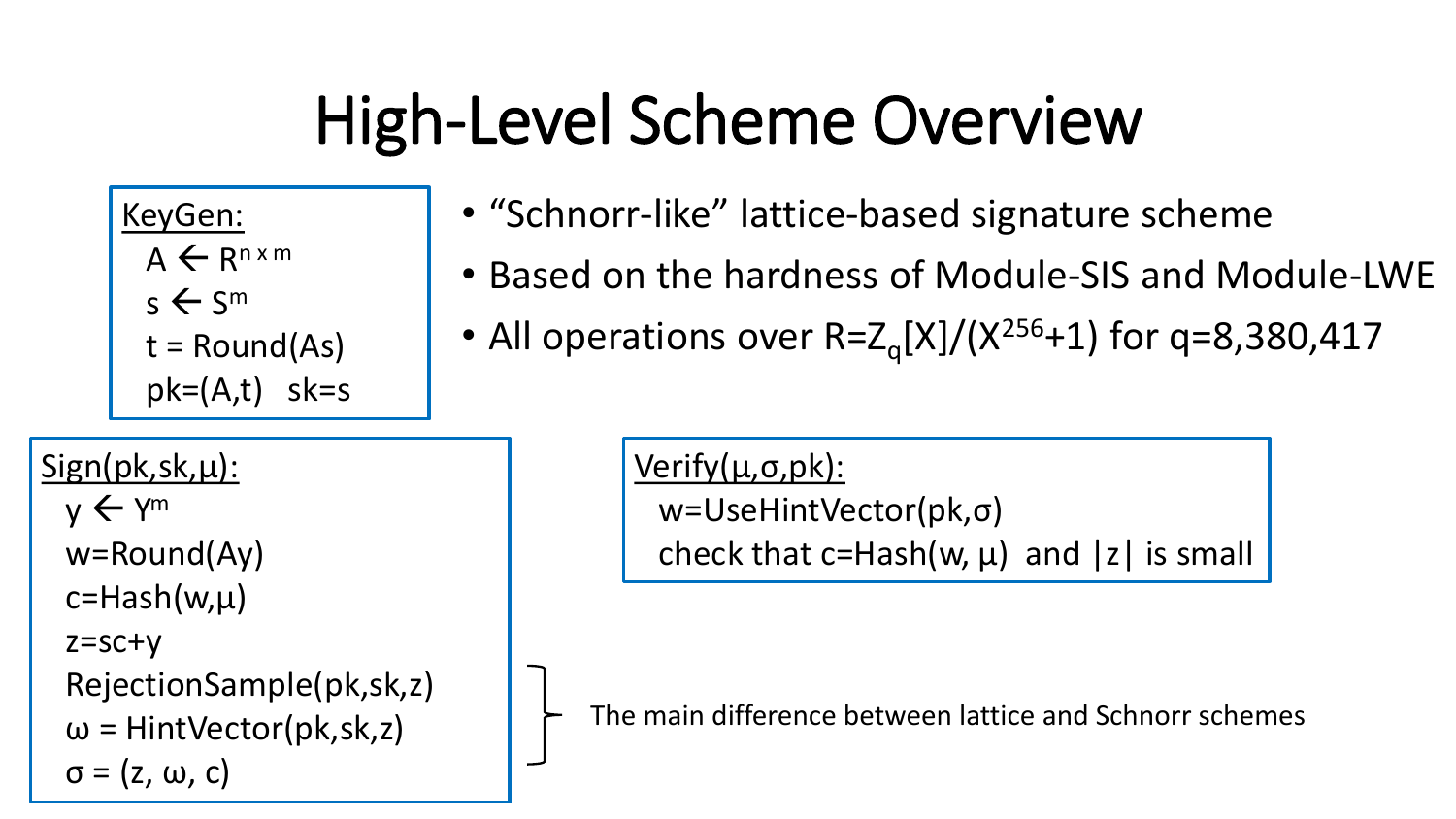## Round 2 → Round 3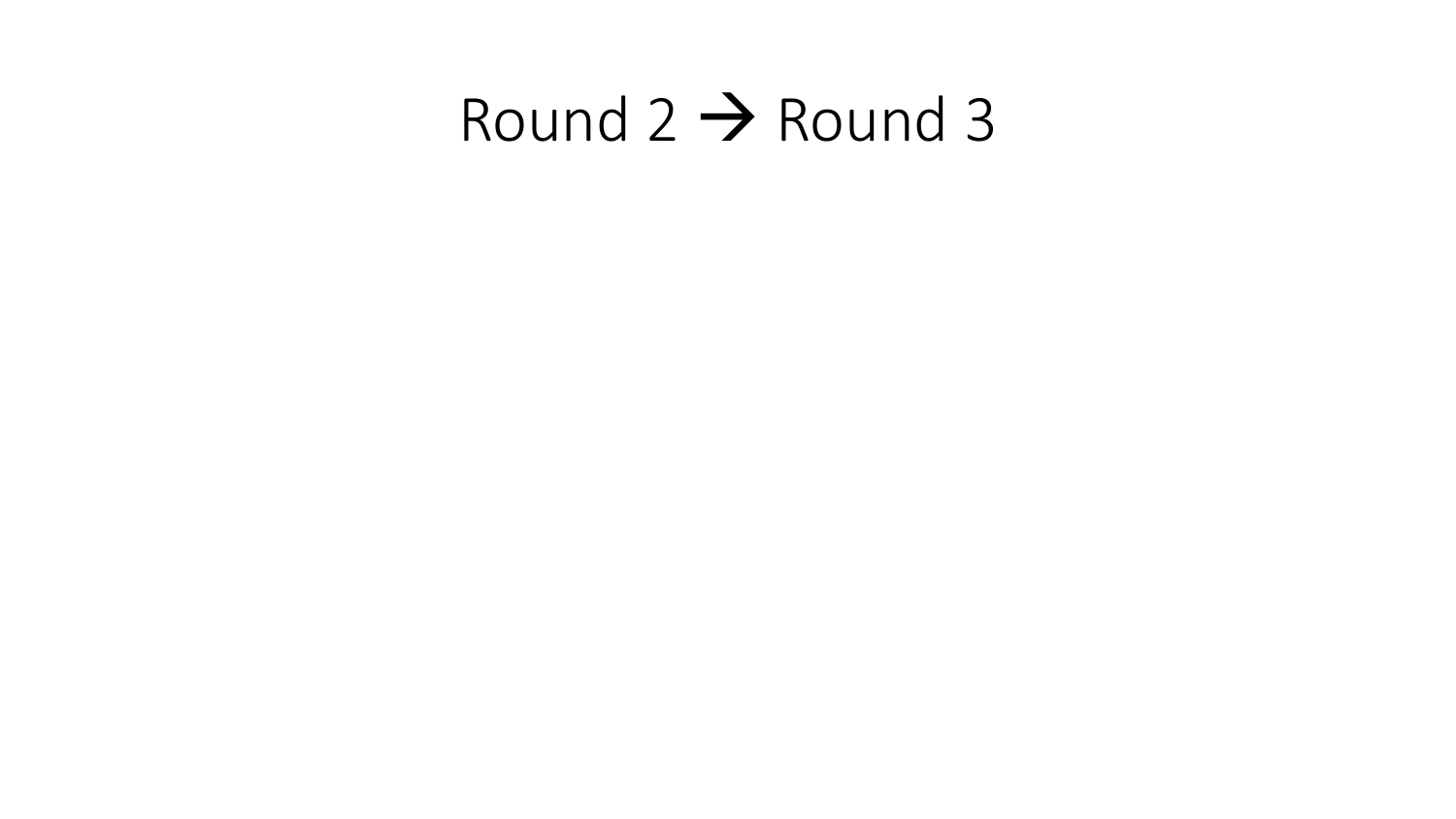### Round 2 → Round 3

• No improved attacks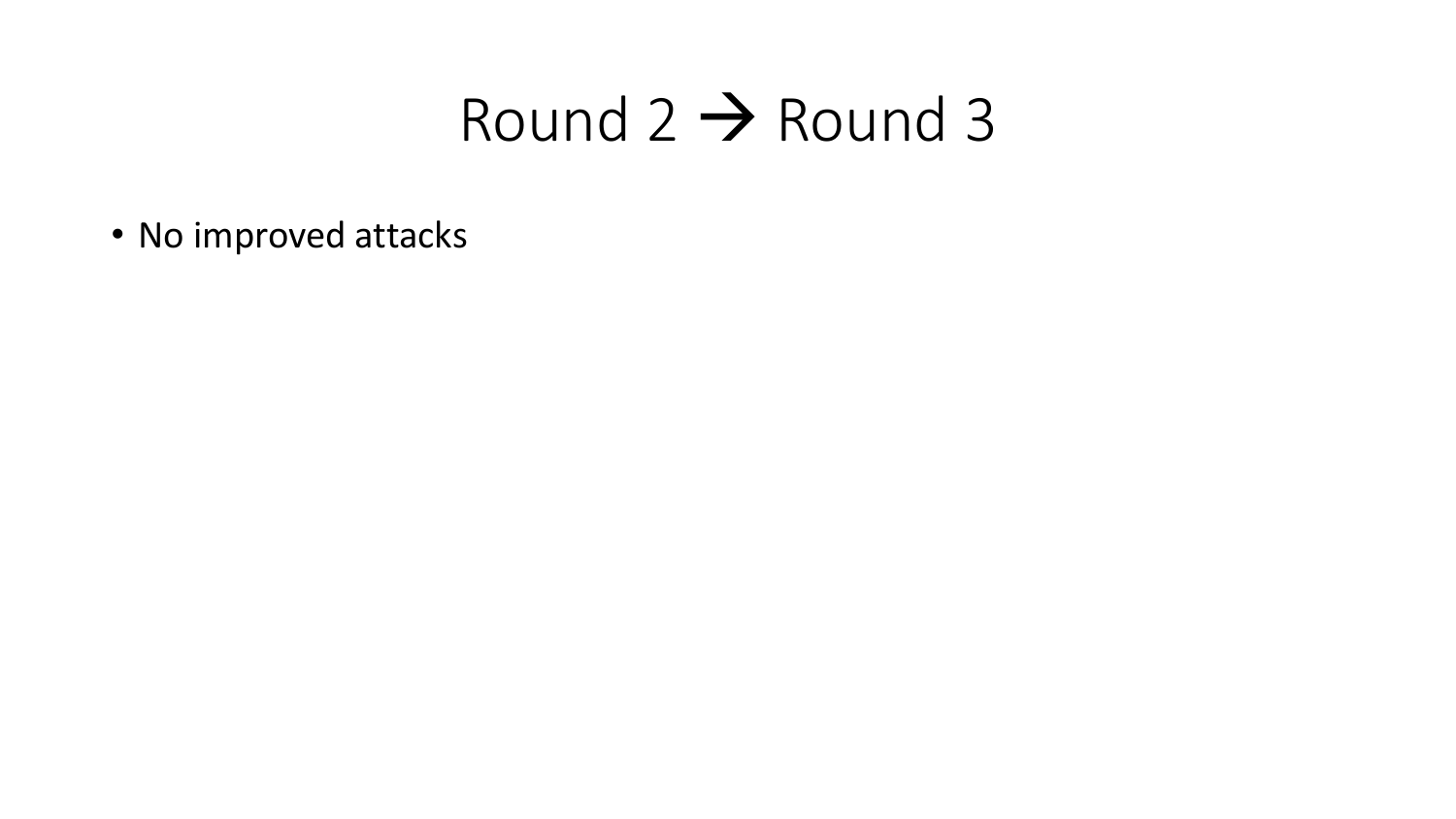## Round  $2 \rightarrow$  Round 3

- No improved attacks
- We did some parameter reshuffling
	- Chose parameters to fit with the NIST security levels
	- Added NIST Level 5 (was not mandatory, but became strongly recommended)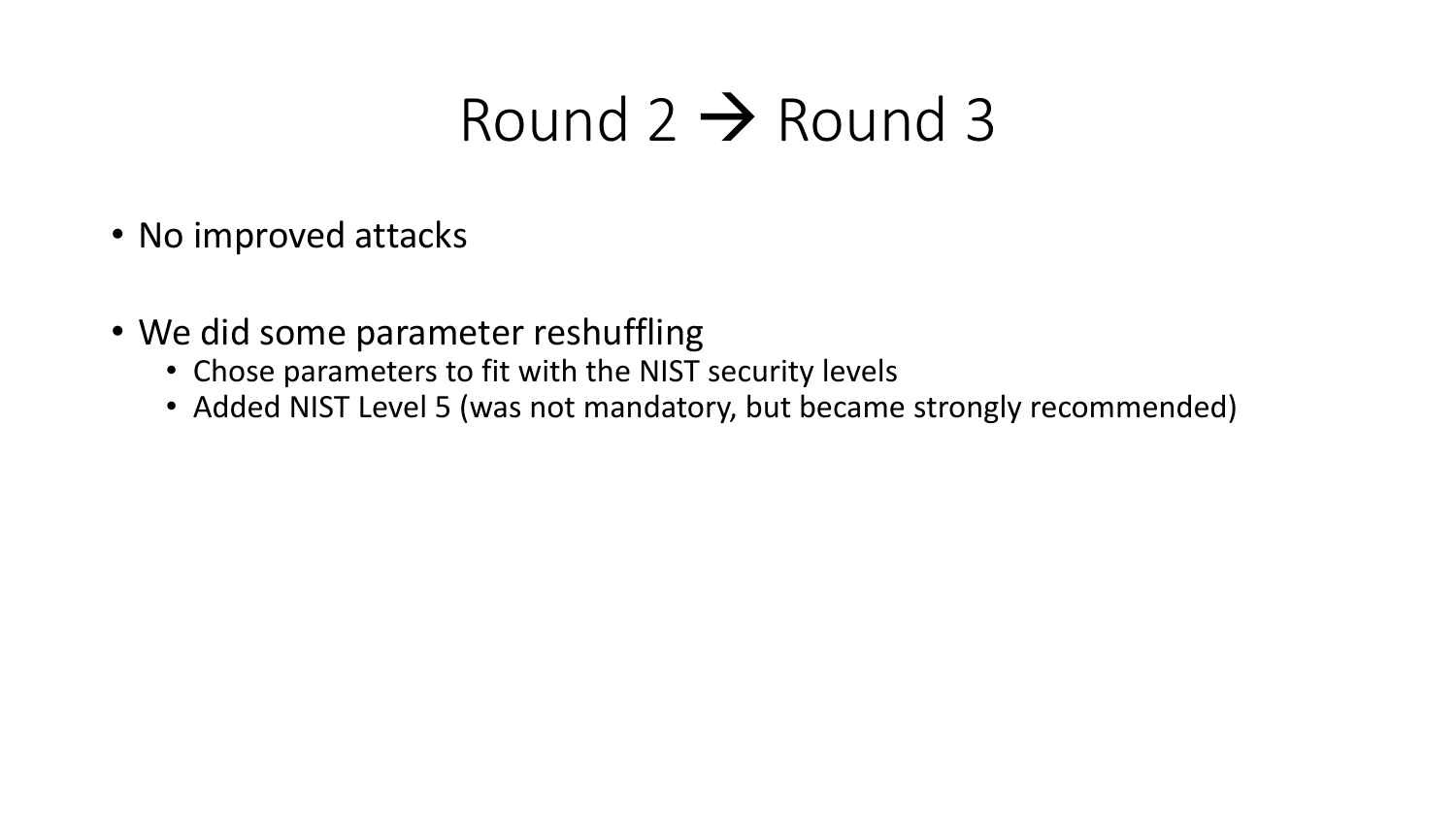## Round  $2 \rightarrow$  Round 3

- No improved attacks
- We did some parameter reshuffling
	- Chose parameters to fit with the NIST security levels
	- Added NIST Level 5 (was not mandatory, but became strongly recommended)
- Sampling in the signing procedure is now uniform within a range with  $2<sup>k</sup>$ elements – even simpler than before when the range wasn't a power-of-2
- Slightly simpler and shorter generation of the fixed-weight challenge polynomial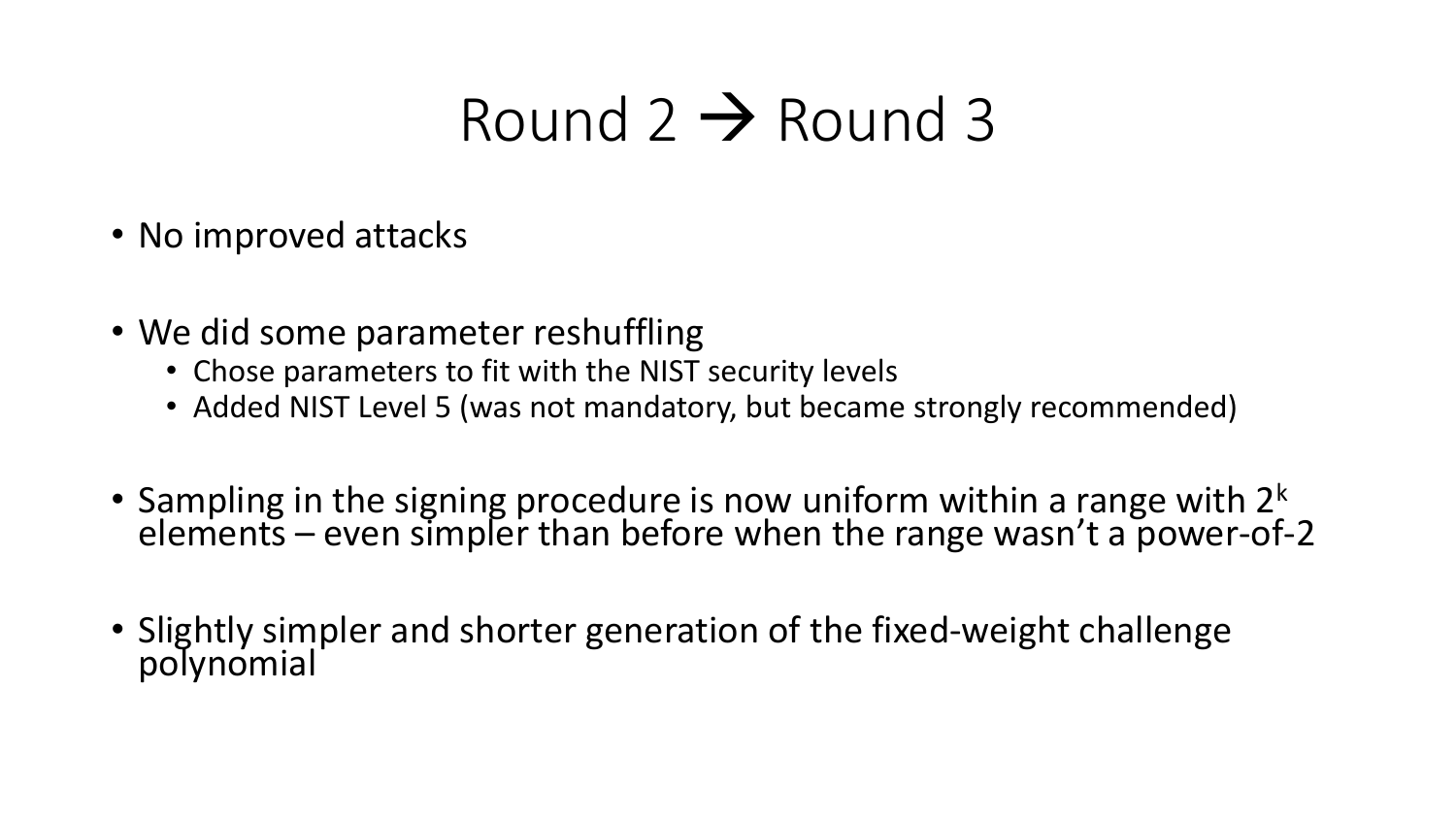# CRYSTALS-Dilithium #/sec is assuming 3GHz freq.

| <b>Security Level</b>   | <b>Public Key (Bytes)</b> | <b>Signature (Bytes)</b> | pkgen            | sign             | verify           |
|-------------------------|---------------------------|--------------------------|------------------|------------------|------------------|
| 60                      | 864                       | 1196                     |                  |                  |                  |
| 100                     | 992                       | 1843                     |                  |                  |                  |
| <b>128 (NIST II)</b>    |                           |                          |                  |                  |                  |
| $2^{159}$ gates         | 1312                      | 2420                     | 50K cyc          | 150K cyc         | 65K cyc          |
| 2 <sup>98</sup> memory  |                           |                          | 60K / sec        | <b>20K / sec</b> | 45K / sec        |
| <b>192 (NIST III)</b>   |                           |                          |                  |                  |                  |
| $2^{217}$ gates         | 1952                      | 3293                     | 80K cyc          | 200K cyc         | 95K cyc          |
| $2^{139}$ memory        |                           |                          | <b>35K / sec</b> | 15K / sec        | <b>30K / sec</b> |
| <b>256 (NIST V)</b>     |                           |                          |                  |                  |                  |
| $2^{285}$ gates         | 2592                      | 4595                     | 125K cyc         | 230K cyc         | <b>135K cyc</b>  |
| 2 <sup>187</sup> memory |                           |                          | 24K / cyc        | 13K / sec        | 22K / sec        |
| 320                     | 2912                      | 5246                     |                  |                  |                  |
| 384                     | 3232                      | 5892                     |                  |                  |                  |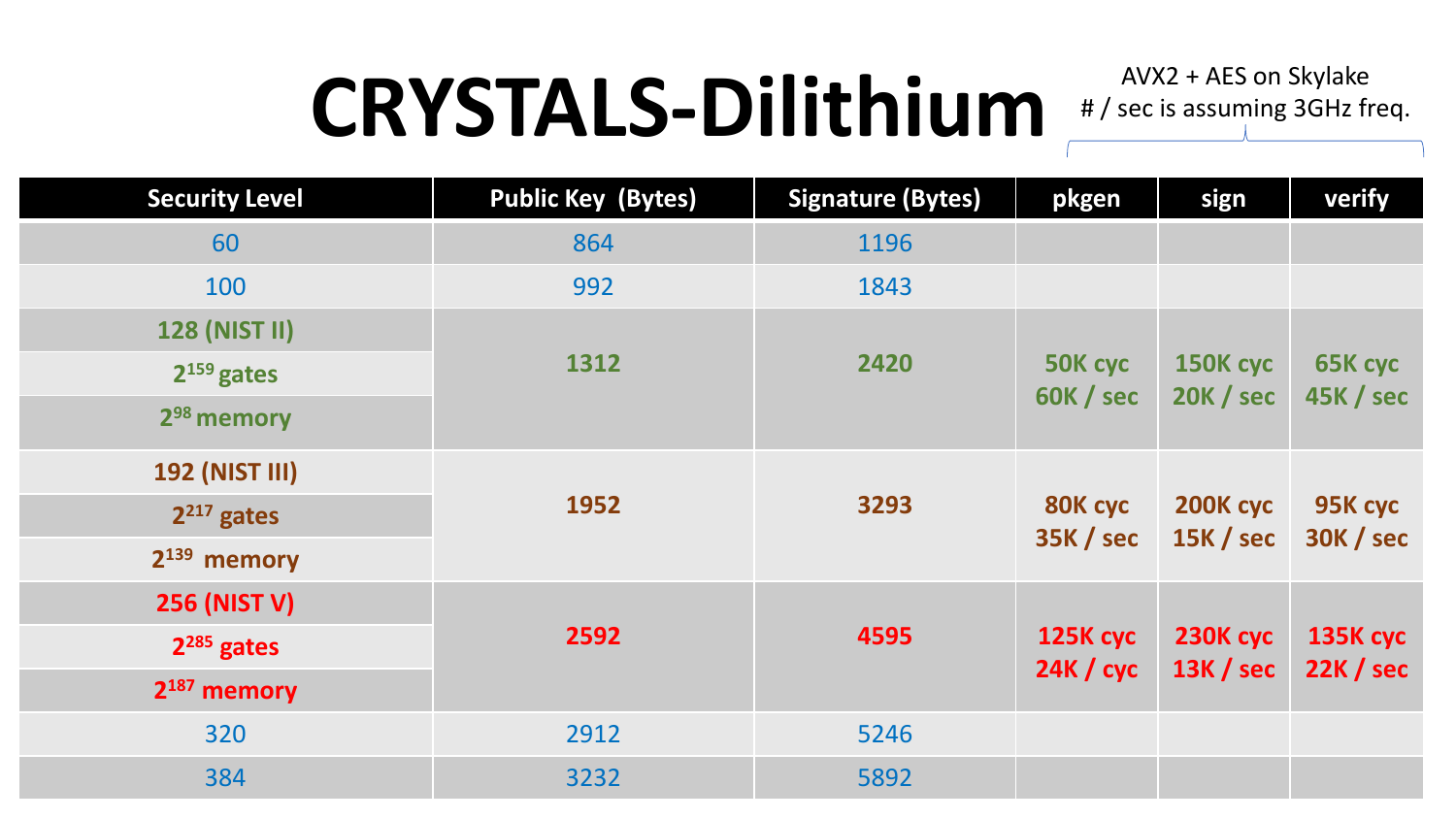## Many Efficiency Trade-Offs Possible

### Implementation of Dilithium Signing on Cortex M3 and M4:

[Greconici, Kannwischer, Sprenkels 2020] (Speed numbers extrapolated because the number of repetitions changed)

| <b>NIST Level 3</b> | <b>Speed</b>     | <b>RAM</b>  |
|---------------------|------------------|-------------|
| <b>Cortex M3</b>    | 12M cycles       | <b>70KB</b> |
| <b>Cortex M3</b>    | 37M cycles       | 11KB        |
| <b>Cortex M3</b>    | 9M cycles        | <b>21KB</b> |
|                     |                  | +48KB Flash |
| <b>Cortex M4</b>    | 8M cycles        | <b>70KB</b> |
| <b>Cortex M4</b>    | 26M cycles       | 11KB        |
| <b>Cortex M4</b>    | <b>6M</b> cycles | <b>21KB</b> |
|                     |                  | +48KB Flash |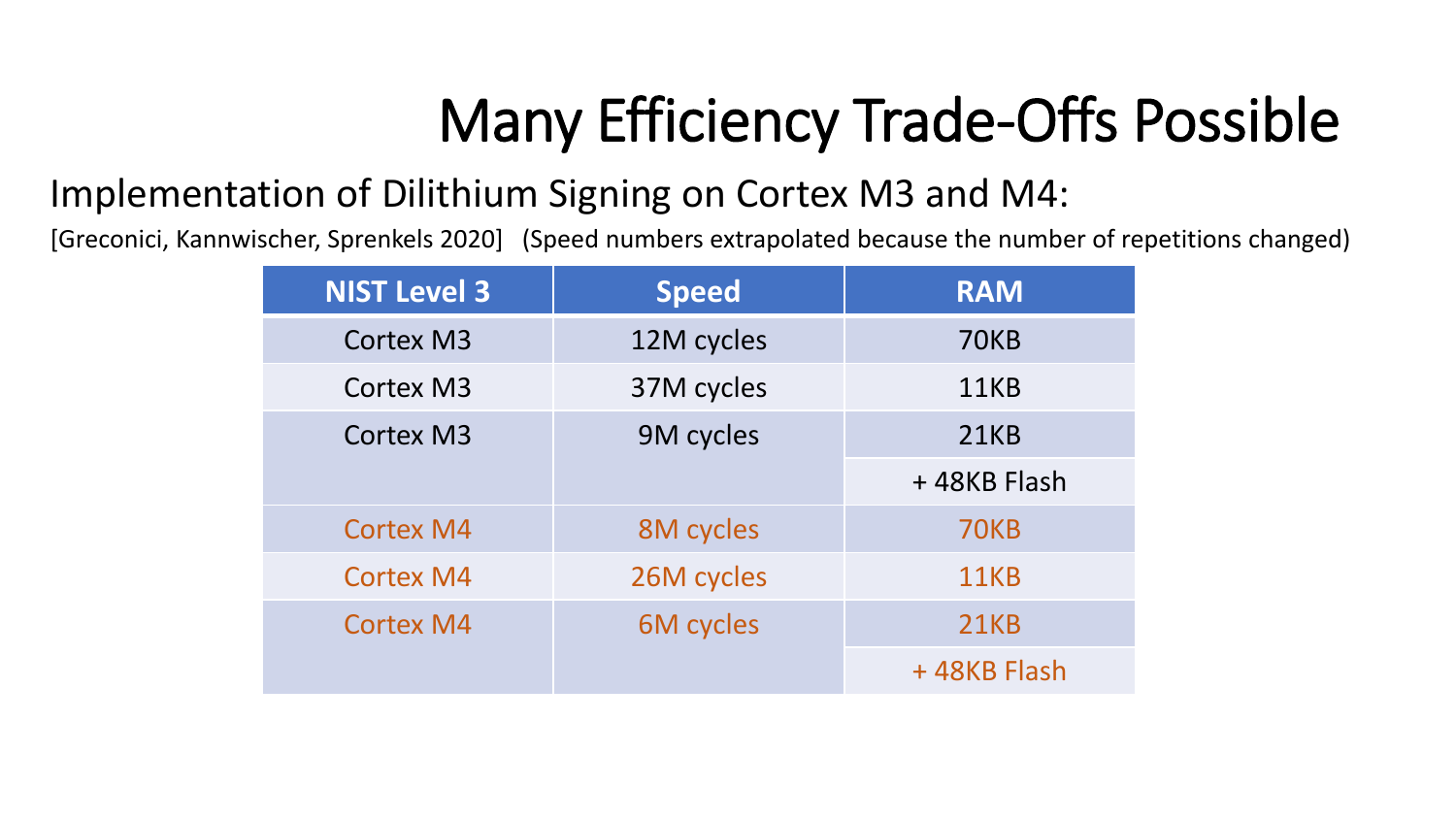## Many Efficiency Trade-Offs Possible

### Implementation of Dilithium Signing on Cortex M3 and M4:

[Greconici, Kannwischer, Sprenkels 2020] (Speed numbers extrapolated because the number of repetitions changed)

| <b>NIST Level 3</b> | <b>Speed</b>     | <b>RAM</b>  |
|---------------------|------------------|-------------|
| <b>Cortex M3</b>    | 12M cycles       | <b>70KB</b> |
| <b>Cortex M3</b>    | 37M cycles       | 11KB        |
| <b>Cortex M3</b>    | 9M cycles        | <b>21KB</b> |
|                     |                  | +48KB Flash |
| <b>Cortex M4</b>    | 8M cycles        | <b>70KB</b> |
| <b>Cortex M4</b>    | 26M cycles       | 11KB        |
| <b>Cortex M4</b>    | <b>6M</b> cycles | <b>21KB</b> |
|                     |                  | +48KB Flash |

[Gonzalez, Hulsing, Kannwischer, Kramer, Lange, Stottinger, Waitz, Wiggers, Yang 2021] Verification can fit in under 8kB of RAM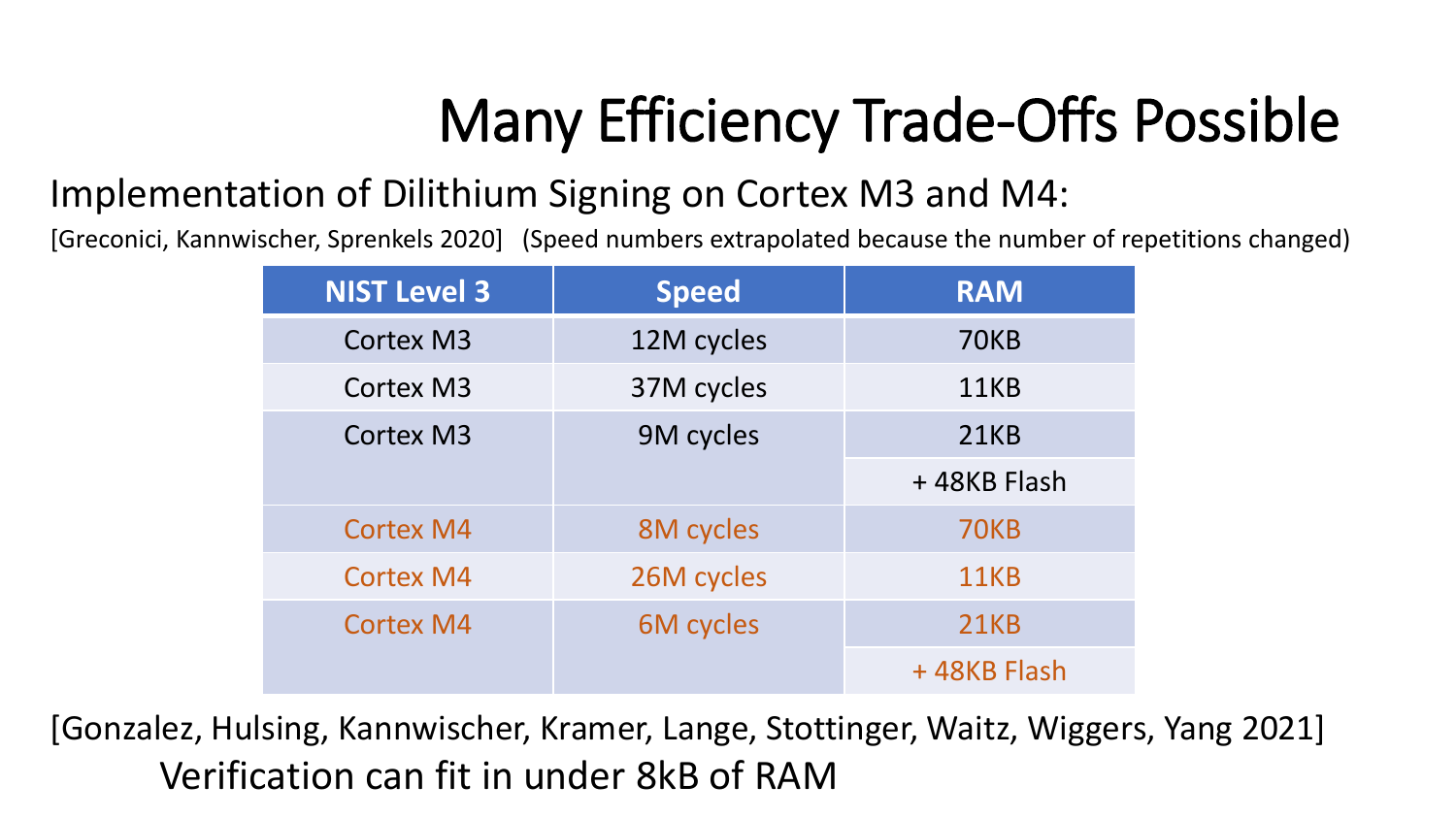1. Significant speed / size advantage over hash-based schemes, even when comparing 256-bit Dilithium vs. 128-bit SHA-based schemes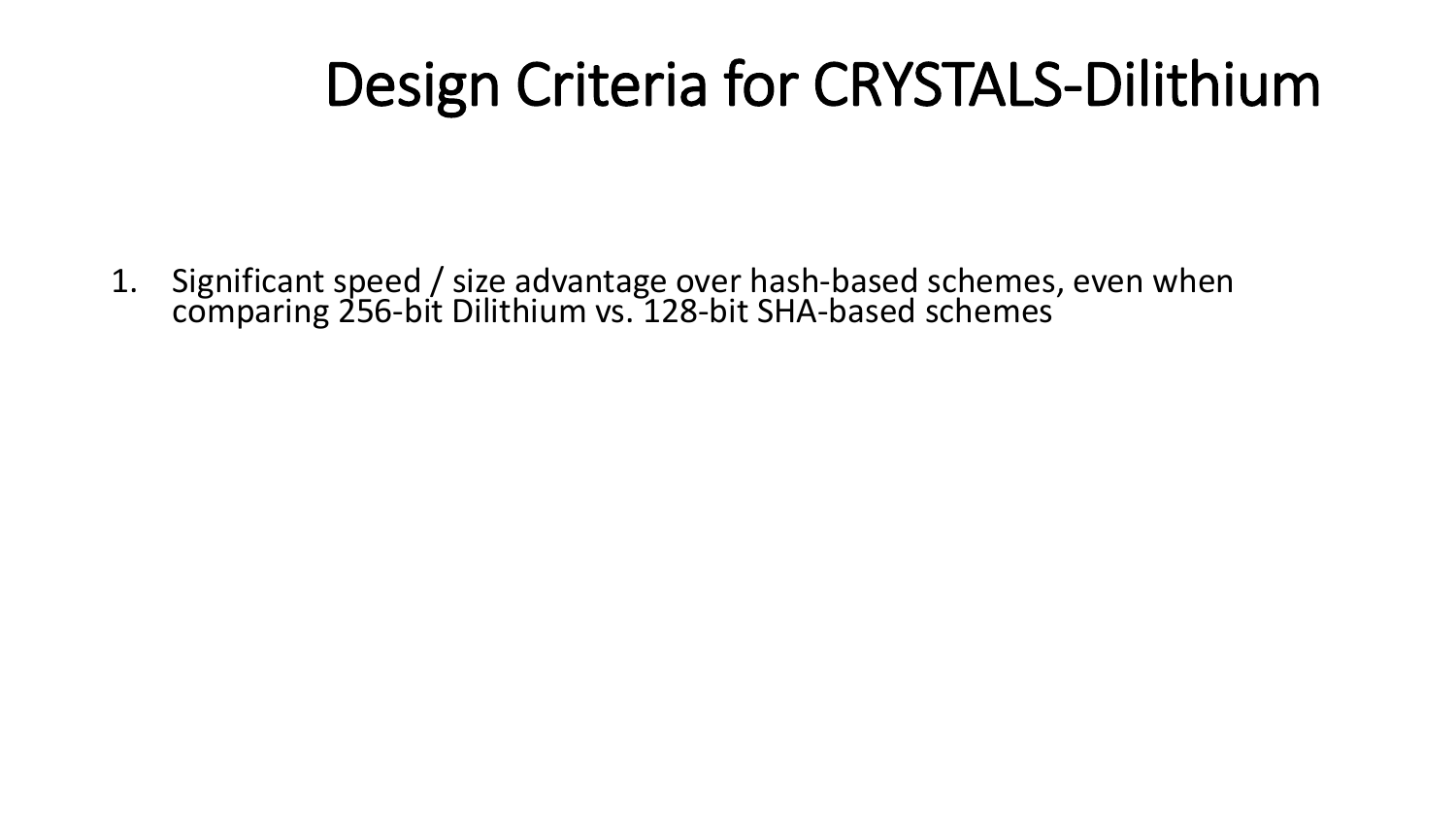1. Significant speed / size advantage over hash-based schemes, even when comparing 256-bit Dilithium vs. 128-bit SHA-based schemes

|                          | SPHINCS+ Small (NIST Level 1)    | SPHINCS+ Fast (NIST Level 1)       |
|--------------------------|----------------------------------|------------------------------------|
| Dilithium (NIST Level 5) | 3000X faster signing / same size | 150X faster signing / 2.5X smaller |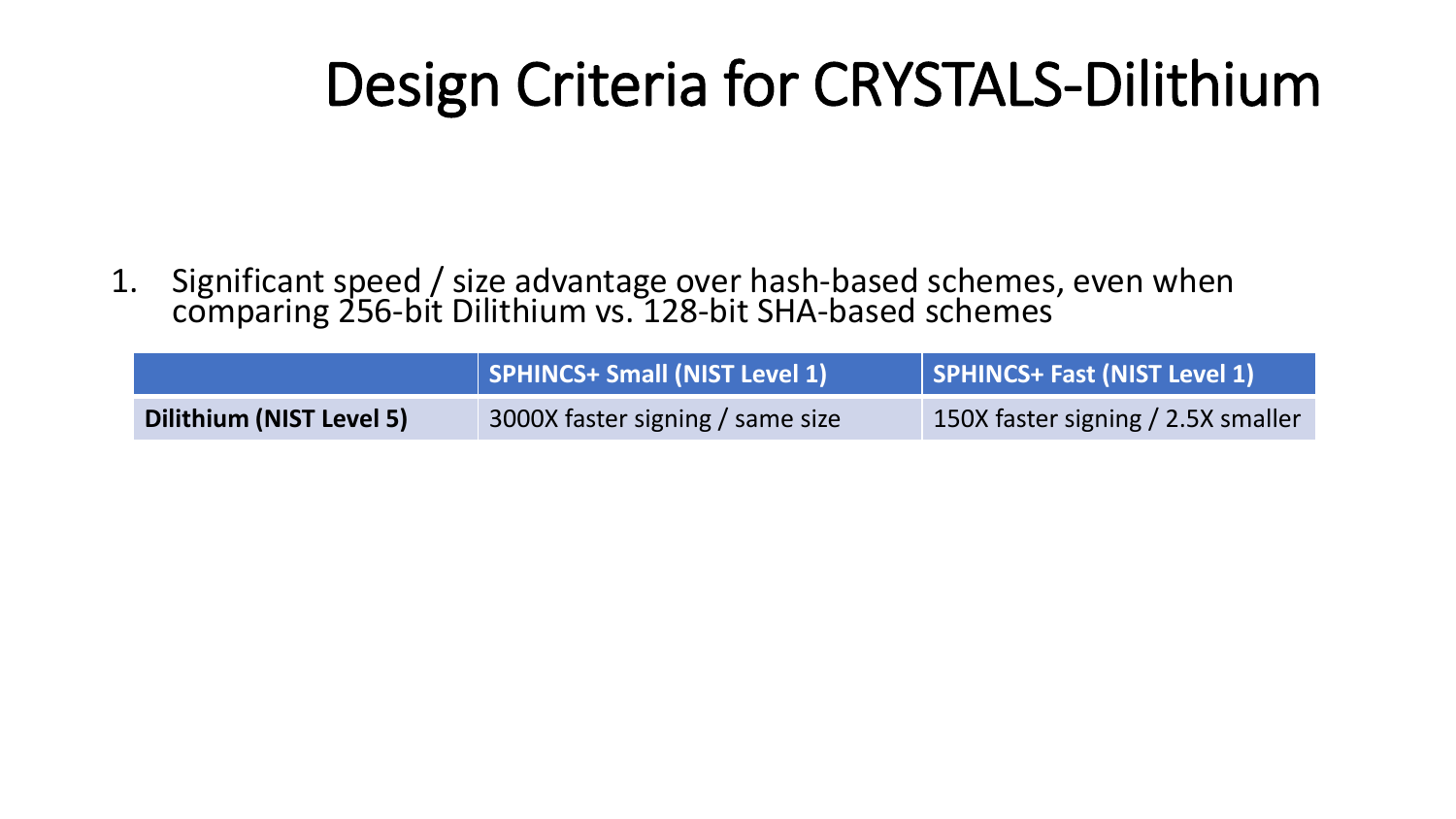1. Significant speed / size advantage over hash-based schemes, even when comparing 256-bit Dilithium vs. 128-bit SHA-based schemes

|                          | SPHINCS+ Small (NIST Level 1)    | SPHINCS+ Fast (NIST Level 1)       |
|--------------------------|----------------------------------|------------------------------------|
| Dilithium (NIST Level 5) | 3000X faster signing / same size | 150X faster signing / 2.5X smaller |

- 2. Easy to implement
	- no Gaussian sampling (not even the "easy kind" always centered at 0)
	- should be easy to avoid detect bugs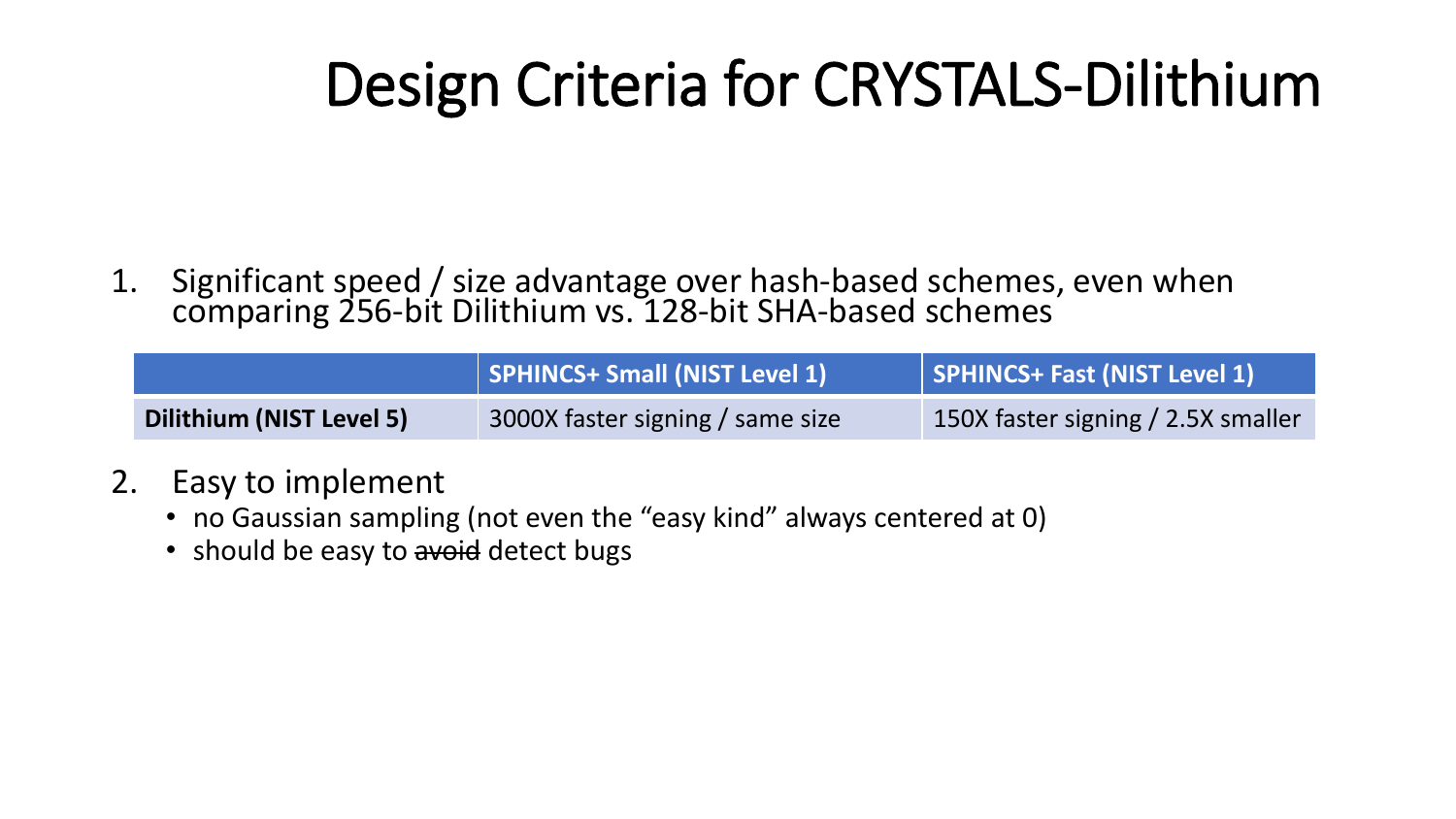1. Significant speed / size advantage over hash-based schemes, even when comparing 256-bit Dilithium vs. 128-bit SHA-based schemes

|                          | SPHINCS+ Small (NIST Level 1)    | SPHINCS+ Fast (NIST Level 1)       |
|--------------------------|----------------------------------|------------------------------------|
| Dilithium (NIST Level 5) | 3000X faster signing / same size | 150X faster signing / 2.5X smaller |

- 2. Easy to implement
	- no Gaussian sampling (not even the "easy kind" always centered at 0)
	- should be easy to avoid detect bugs

### Dilithium > Dilithium-G > BLISS Gaussians Gaussians + NTRU assumption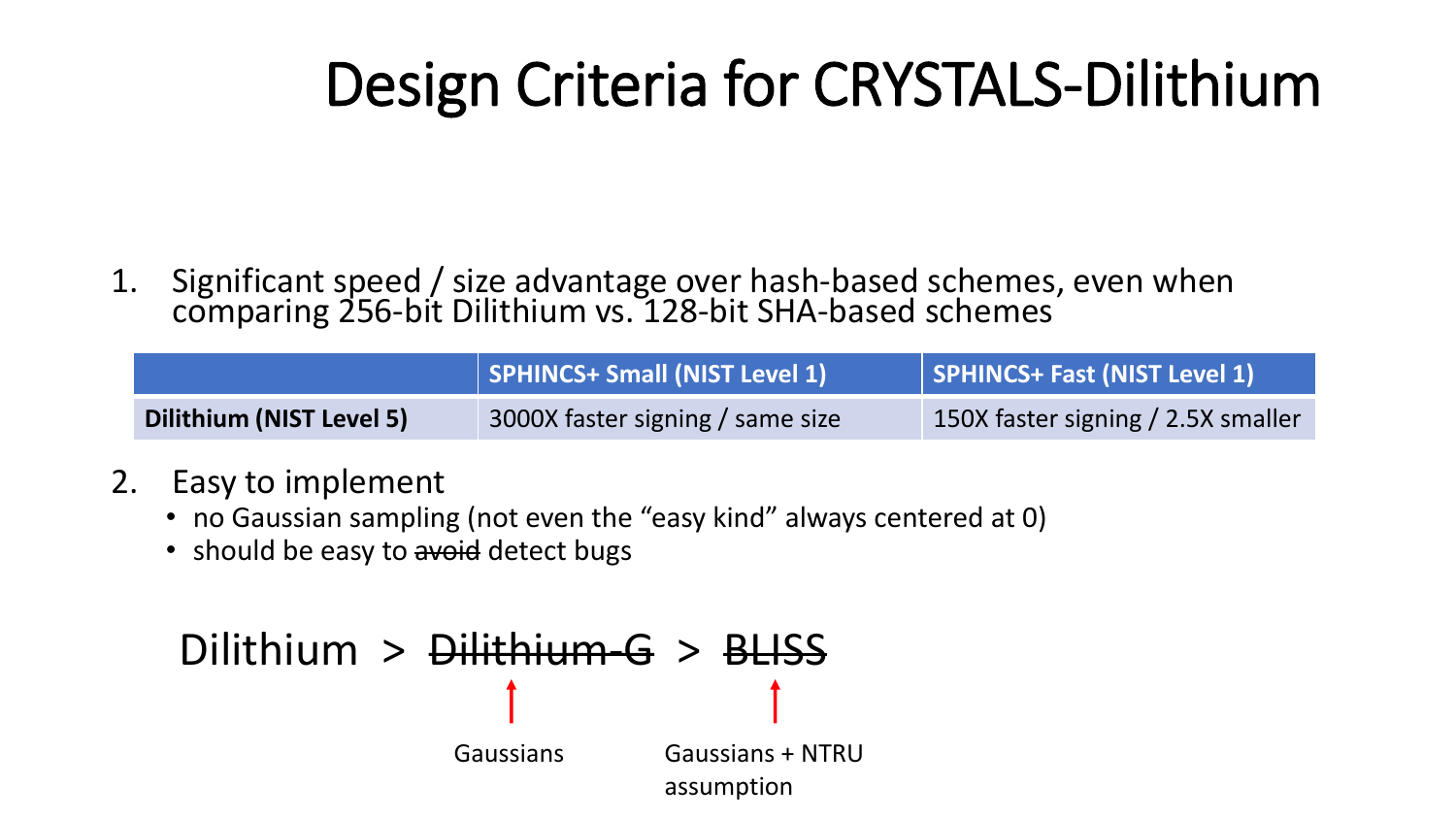1. Significant speed / size advantage over hash-based schemes, even when comparing 256-bit Dilithium vs. 128-bit SHA-based schemes

|                                 | SPHINCS+ Small (NIST Level 1)    | SPHINCS+ Fast (NIST Level 1)       |
|---------------------------------|----------------------------------|------------------------------------|
| <b>Dilithium (NIST Level 5)</b> | 3000X faster signing / same size | 150X faster signing / 2.5X smaller |

- 2. Easy to implement
	- no Gaussian sampling (not even the "easy kind" always centered at 0)
	- should be easy to avoid detect bugs

## Dilithium > Dilithium-G > BLISS > Falcon

Gaussians Gaussians + NTRU assumption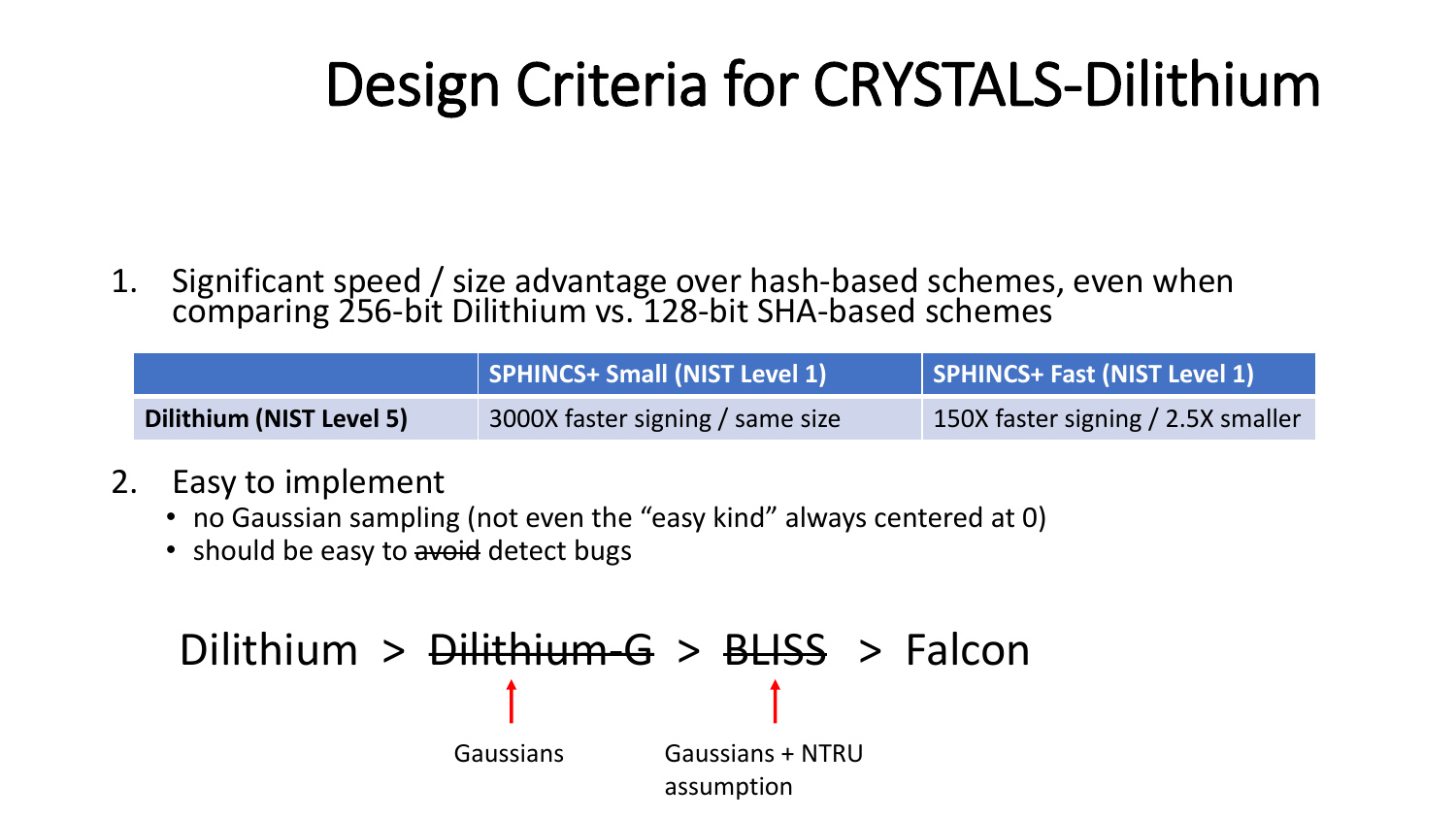## CRYSTALS-Dilithium Falcon

| <b>Security Level</b> | <b>Public Key</b><br>(Bytes) | Signature<br>(Bytes) |
|-----------------------|------------------------------|----------------------|
| 128                   | 1312                         | 2420                 |
| 192                   | 1952                         | 3293                 |
| 256                   | 2592                         | 4595                 |

| <b>Security Level</b> | <b>Public Key</b><br>(Bytes) | <b>Signature</b><br>(Bytes) |
|-----------------------|------------------------------|-----------------------------|
| 128                   | 897                          | 666                         |
|                       |                              |                             |
| 256                   | 1793                         | 1280                        |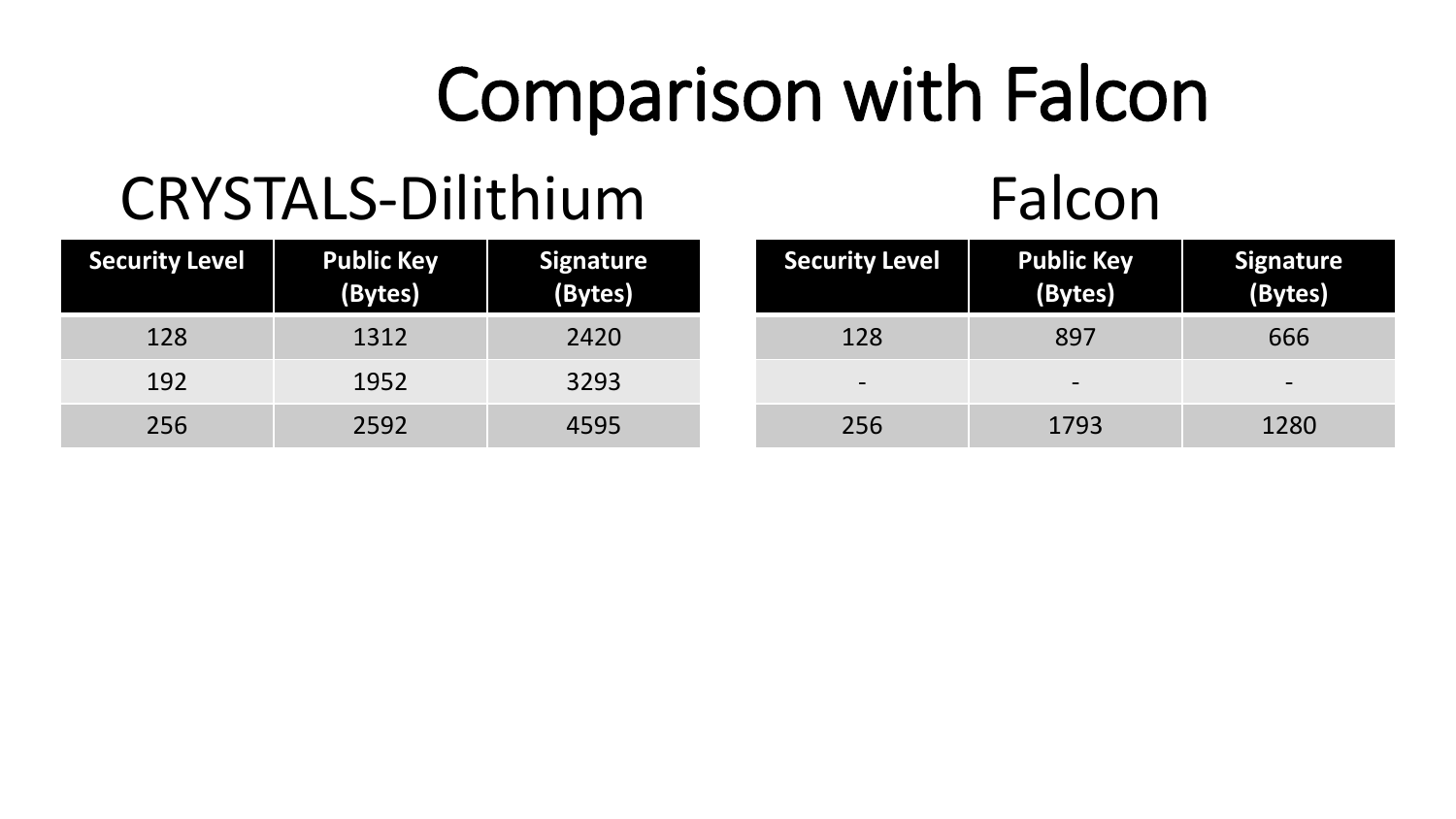## CRYSTALS-Dilithium Falcon

| <b>Security Level</b> | <b>Public Key</b><br>(Bytes) | Signature<br>(Bytes) |
|-----------------------|------------------------------|----------------------|
| 128                   | 1312                         | 2420                 |
| 192                   | 1952                         | 3293                 |
| 256                   | 2592                         | 4595                 |

| <b>Security Level</b> | <b>Public Key</b><br>(Bytes) | <b>Signature</b><br>(Bytes) |
|-----------------------|------------------------------|-----------------------------|
| 128                   | 897                          | 666                         |
|                       |                              |                             |
| 256                   | 1793                         | 1280                        |

 $-$  ≈ 2.3 X larger (pk + sig)  $+$  ≈ 2.3 X smaller (pk + sig)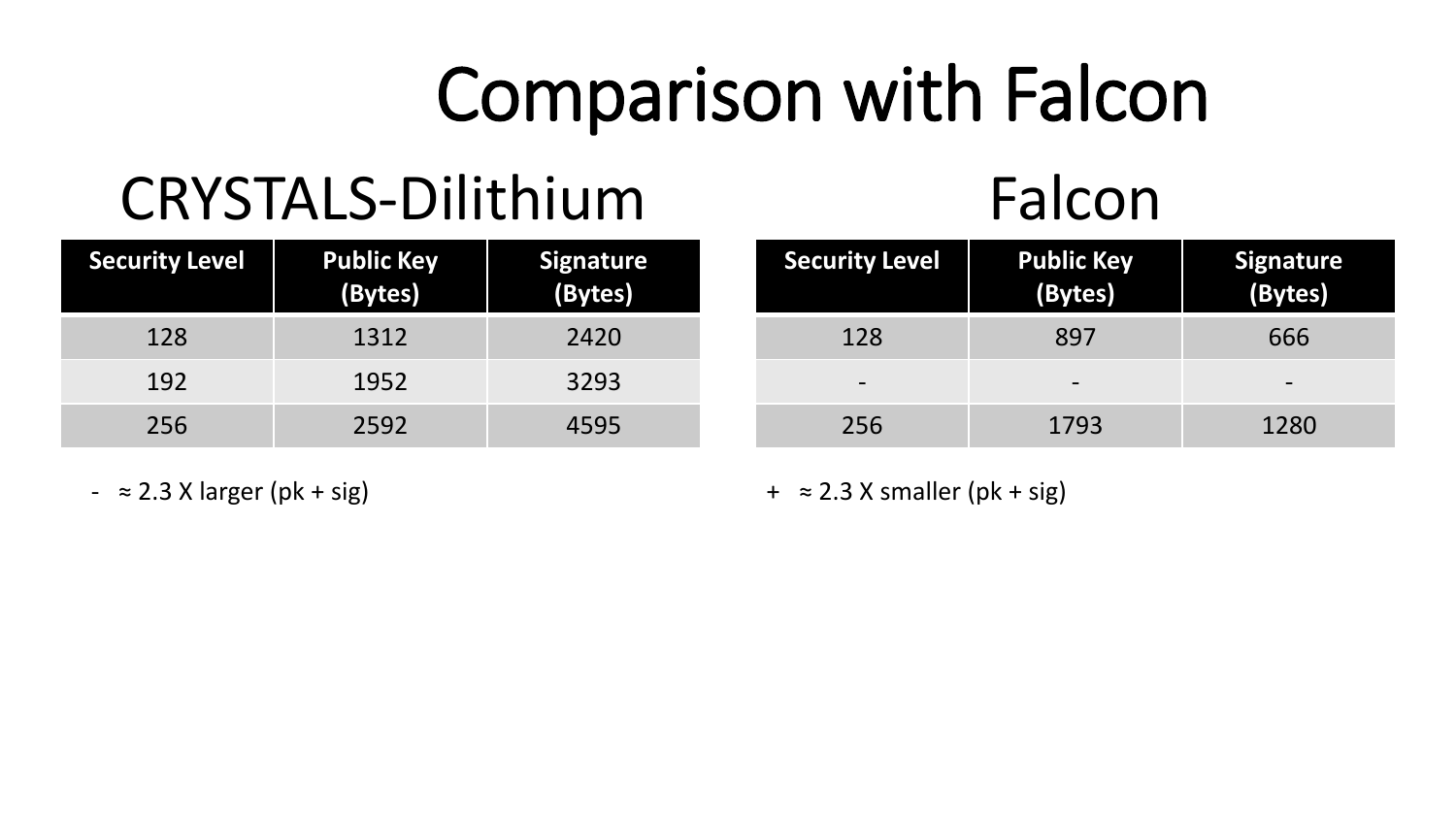## CRYSTALS-Dilithium Falcon

| <b>Security Level</b> | <b>Public Key</b><br>(Bytes) | <b>Signature</b><br>(Bytes) |
|-----------------------|------------------------------|-----------------------------|
| 128                   | 1312                         | 2420                        |
| 192                   | 1952                         | 3293                        |
| 256                   | 2592                         | 4595                        |

- $\approx$  2.3 X larger (pk + sig)
- + Signing uses only uniform sampling in a (power-of-2) range. Easier to detect bugs.

#### **Security Level | Public Key (Bytes) Signature (Bytes)** 128 897 666 - - - 256 1793 1280

 $+ \approx 2.3$  X smaller (pk + sig)

- Signing uses high-precision Gaussian sampling with high-precision changing centers. Hard to detect subtle implementation mistakes which can leak the secret key
- Very difficult to mask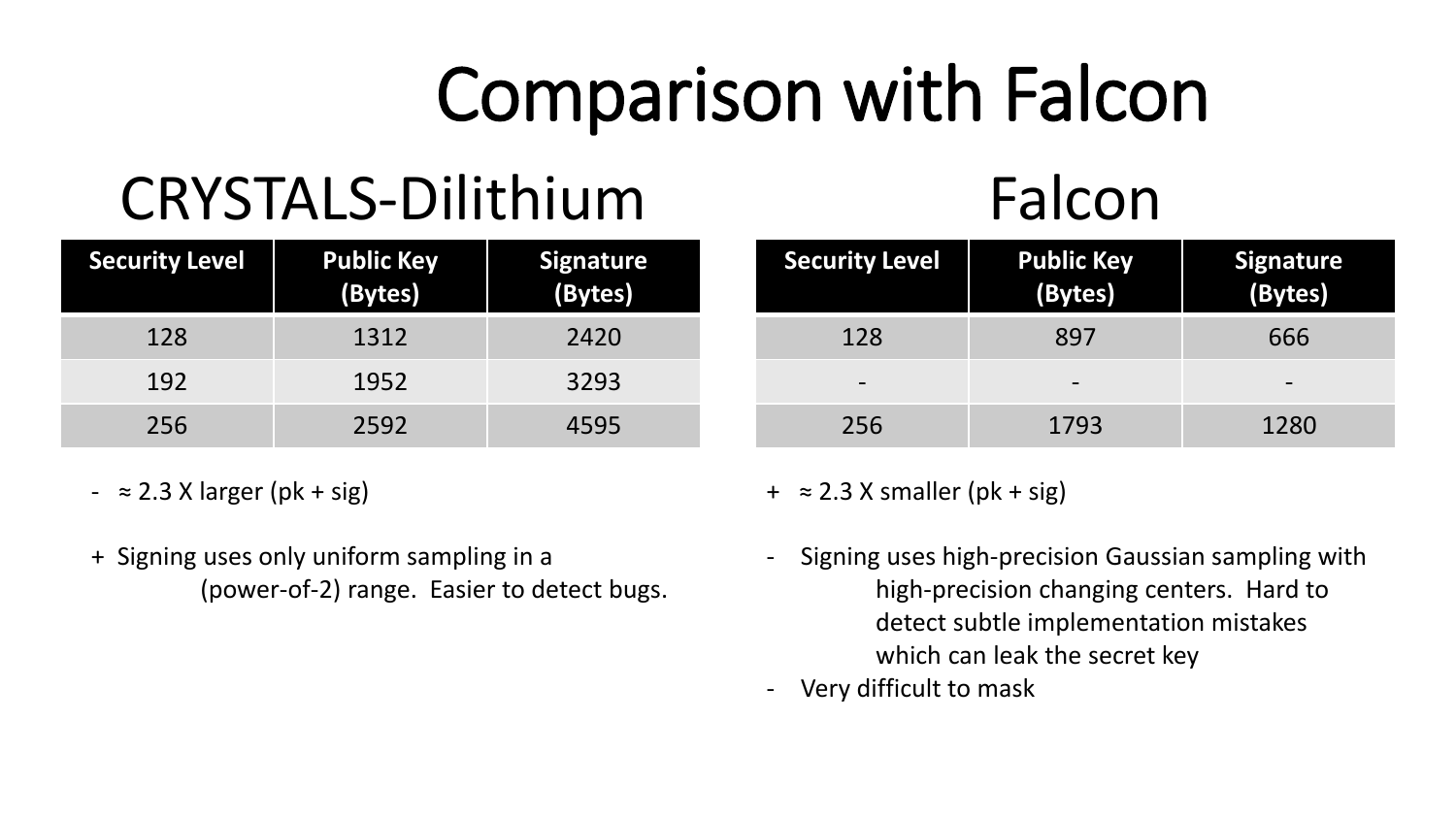## CRYSTALS-Dilithium Falcon

| <b>Public Key</b><br>(Bytes) | <b>Signature</b><br>(Bytes) |
|------------------------------|-----------------------------|
| 1312                         | 2420                        |
| 1952                         | 3293                        |
| 2592                         | 4595                        |
|                              |                             |

- $\approx$  2.3 X larger (pk + sig)
- + Signing uses only uniform sampling in a (power-of-2) range. Easier to detect bugs.

| <b>Security Level</b> | <b>Public Key</b><br>(Bytes) | Signature<br>(Bytes) |
|-----------------------|------------------------------|----------------------|
| 128                   | 897                          | 666                  |
|                       |                              |                      |
| 256                   | 1793                         | 1280                 |

 $+ \approx 2.3$  X smaller (pk + sig)

- Signing uses high-precision Gaussian sampling with high-precision changing centers. Hard to detect subtle implementation mistakes which can leak the secret key
- Very difficult to mask

Signing a few messages ( $\approx 100$ ?) shouldn't leak enough even if the sampling is leaky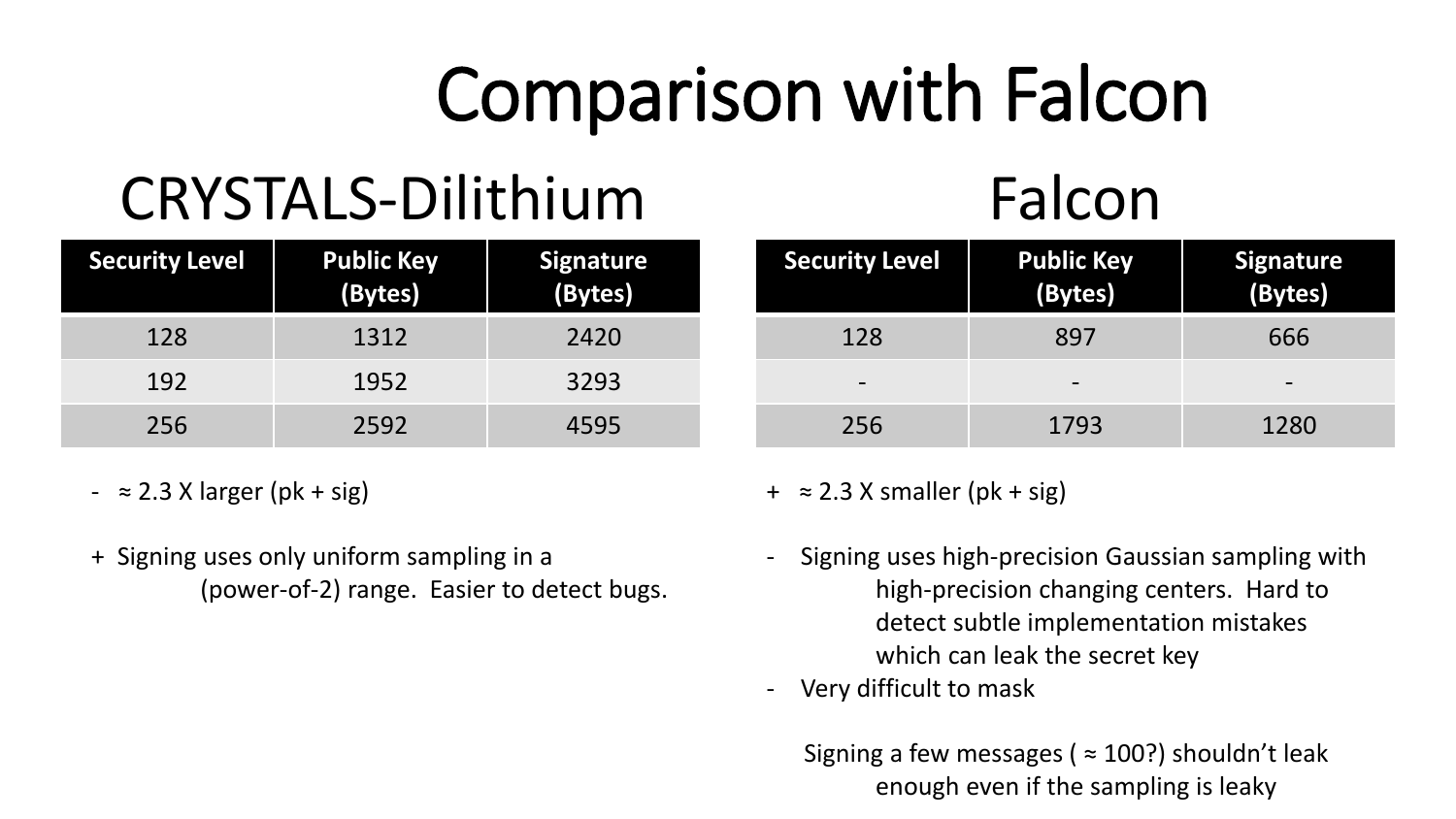Dilithium [Greconici, Kannwischer, Sprenkels 2020]

Falcon [Pornin, 2019]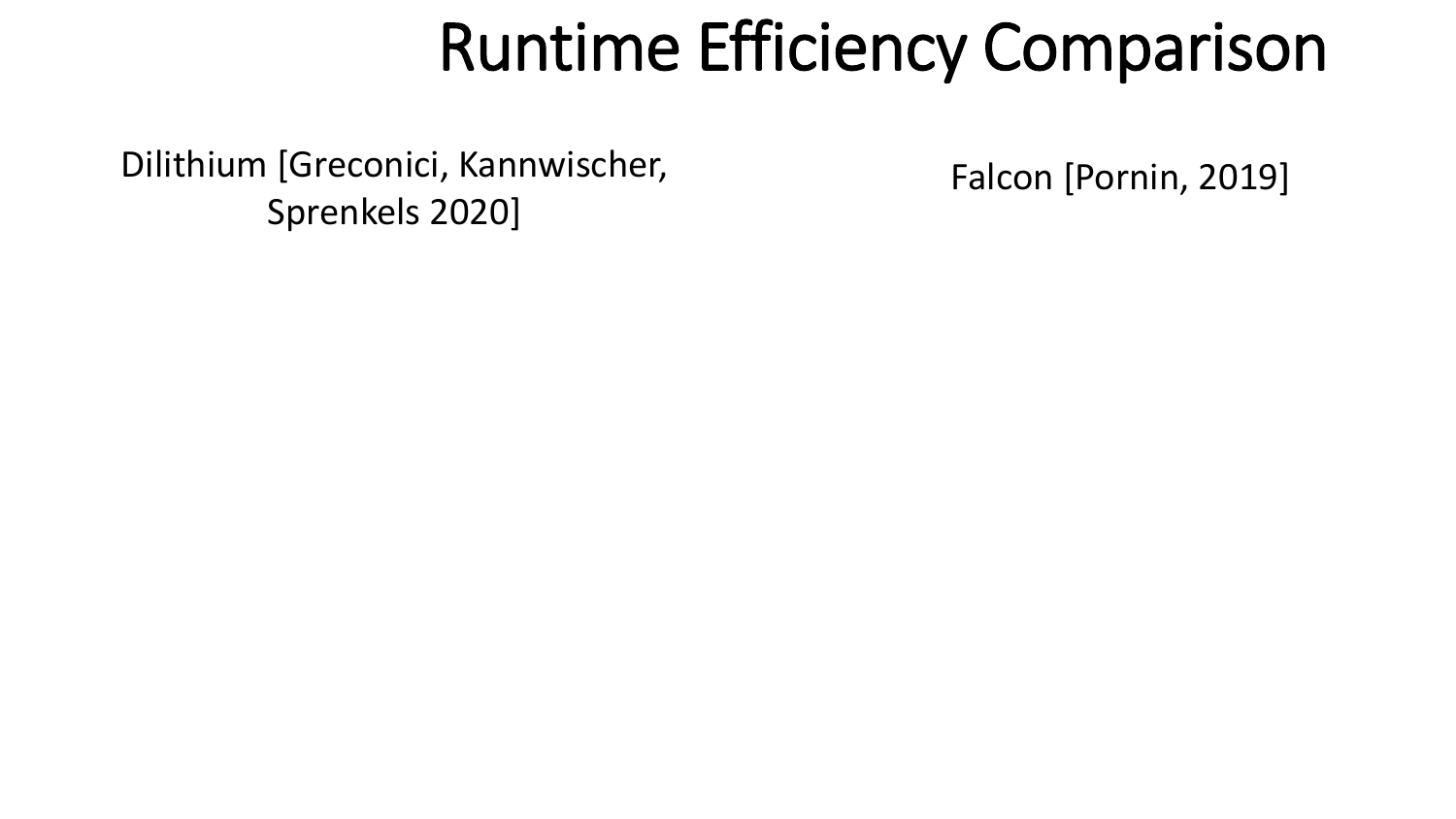#### Dilithium [Greconici, Kannwischer,

Sprenkels 2020]

|           | NIST Level 3   Key Gen. Speed   Key Gen. RAM |      |
|-----------|----------------------------------------------|------|
| Cortex M4 | 6M cycles                                    | 10KB |

Falcon [Pornin, 2019]

|                  | NIST Level 1   Key Gen. Speed   Key Gen. RAM |      |
|------------------|----------------------------------------------|------|
| <b>Cortex M4</b> | 171M cycles                                  | 16KB |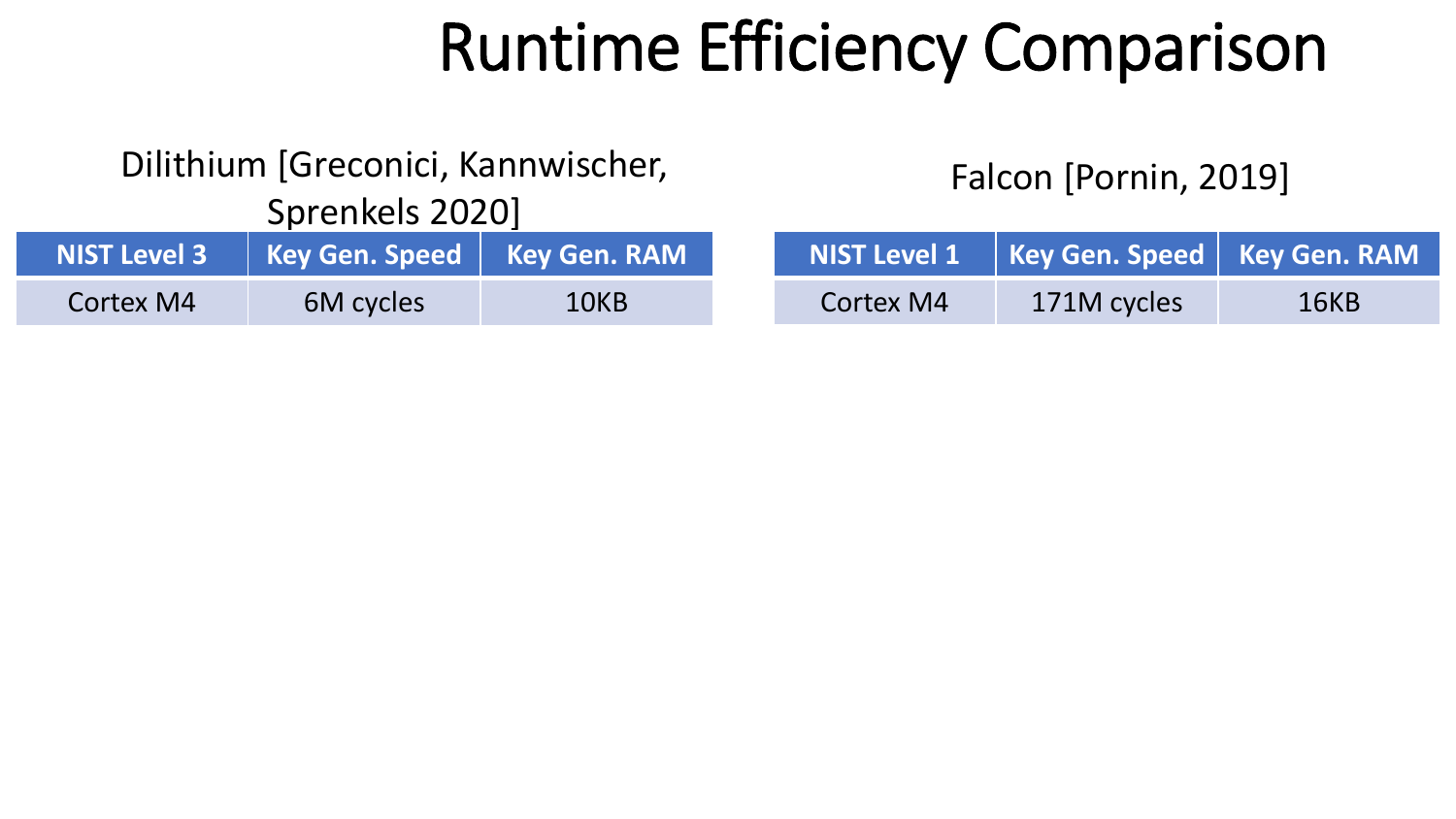#### Dilithium [Greconici, Kannwischer,

Sprenkels 2020]

|           | NIST Level 3   Key Gen. Speed   Key Gen. RAM |      |
|-----------|----------------------------------------------|------|
| Cortex M4 | 6M cycles                                    | 10KB |

| <b>NIST Level 3</b> | <b>Sign Speed</b> | <b>Sign RAM</b> |
|---------------------|-------------------|-----------------|
| <b>Cortex M4</b>    | 8M cycles         | 70KB            |
| Cortex M4           | 26M cycles        | 11KB            |
| <b>Cortex M4</b>    | 6M cycles         | <b>21KB</b>     |
|                     |                   | +48KB Flash     |

### Falcon [Pornin, 2019]

|           | NIST Level 1 Key Gen. Speed   Key Gen. RAM |      |
|-----------|--------------------------------------------|------|
| Cortex M4 | 171M cycles                                | 16KB |

| <b>NIST Level 1</b> | <b>Sign Speed</b> | <b>Sign RAM</b> |  |
|---------------------|-------------------|-----------------|--|
| Cortex M4           | 40M cycles        | 40KB            |  |
| Cortex M4           | 21M cycles        | <b>25KB</b>     |  |
|                     |                   | +57KB Flash     |  |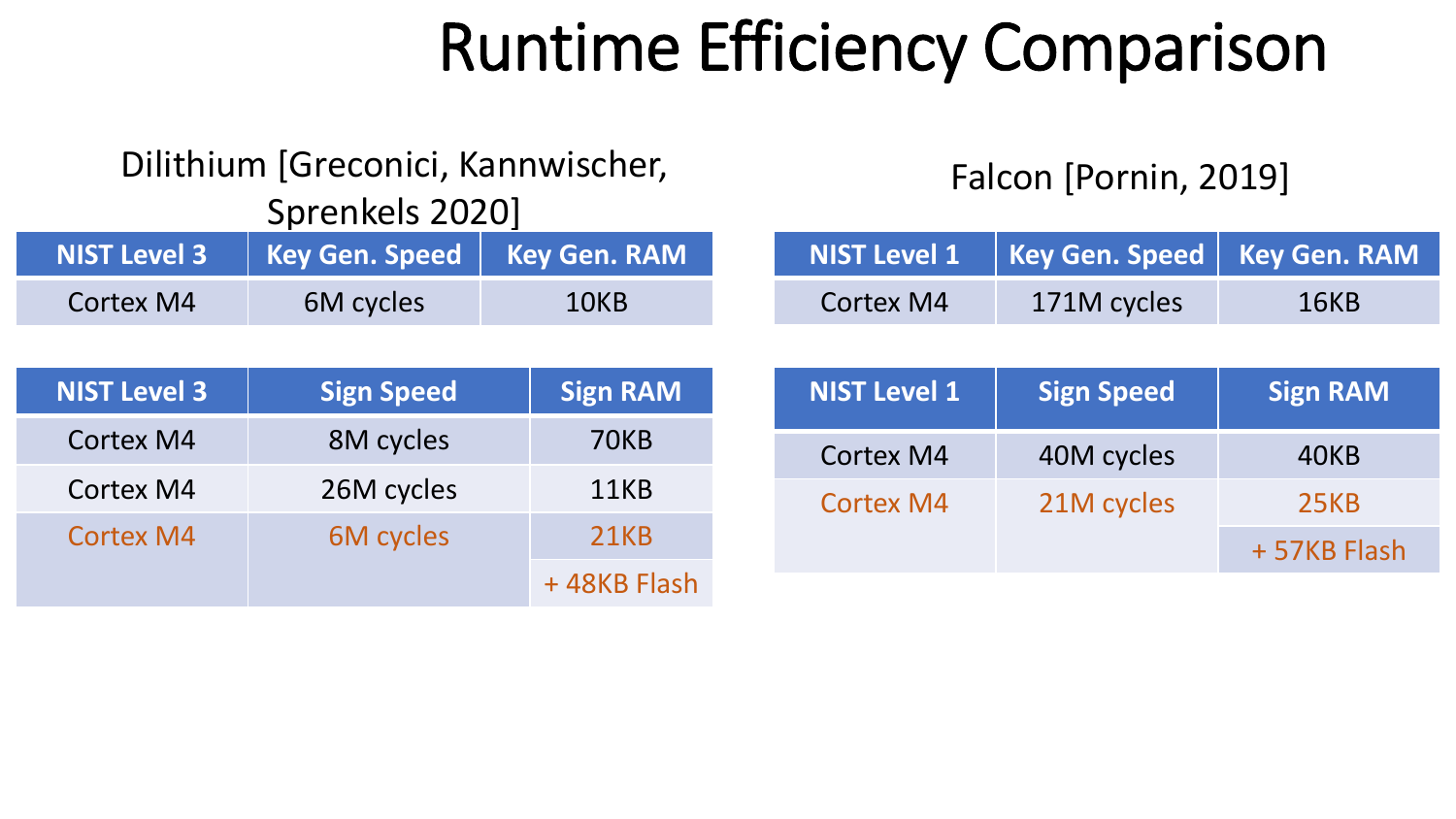#### Dilithium [Greconici, Kannwischer,

Sprenkels 2020]

Falcon [Pornin, 2019]

| <b>NIST Level 3</b> | <b>Key Gen. Speed</b> | <b>Key Gen. RAM</b> | <b>NIST Level 1</b> | <b>Key Gen. Speed</b> | <b>Key Gen. RAM</b> |
|---------------------|-----------------------|---------------------|---------------------|-----------------------|---------------------|
| <b>Cortex M4</b>    | 6M cycles             | 10KB                | <b>Cortex M4</b>    | 171M cycles           | <b>16KB</b>         |
|                     |                       |                     |                     |                       |                     |
| <b>NIST Level 3</b> | <b>Sign Speed</b>     | <b>Sign RAM</b>     | <b>NIST Level 1</b> | <b>Sign Speed</b>     | <b>Sign RAM</b>     |
| <b>Cortex M4</b>    | 8M cycles             | <b>70KB</b>         | <b>Cortex M4</b>    | 40M cycles            | 40KB                |
| Cortex M4           | 26M cycles            | 11KB                | <b>Cortex M4</b>    | 21M cycles            | <b>25KB</b>         |
| <b>Cortex M4</b>    | 6M cycles             | <b>21KB</b>         |                     |                       | +57KB Flash         |
|                     |                       | +48KB Flash         |                     |                       |                     |
|                     |                       |                     |                     |                       |                     |
| <b>NIST Level 3</b> | <b>Ver. Speed</b>     | <b>Ver. RAM</b>     | <b>NIST Level 1</b> | <b>Ver. Speed</b>     | <b>Ver. RAM</b>     |
| <b>Cortex M4</b>    | 2.7M cycles           | 11KB                | <b>Cortex M4</b>    | 0.5 M cycles          | 4KB                 |

➢ 80% of Dilithium Verification Time is Keccak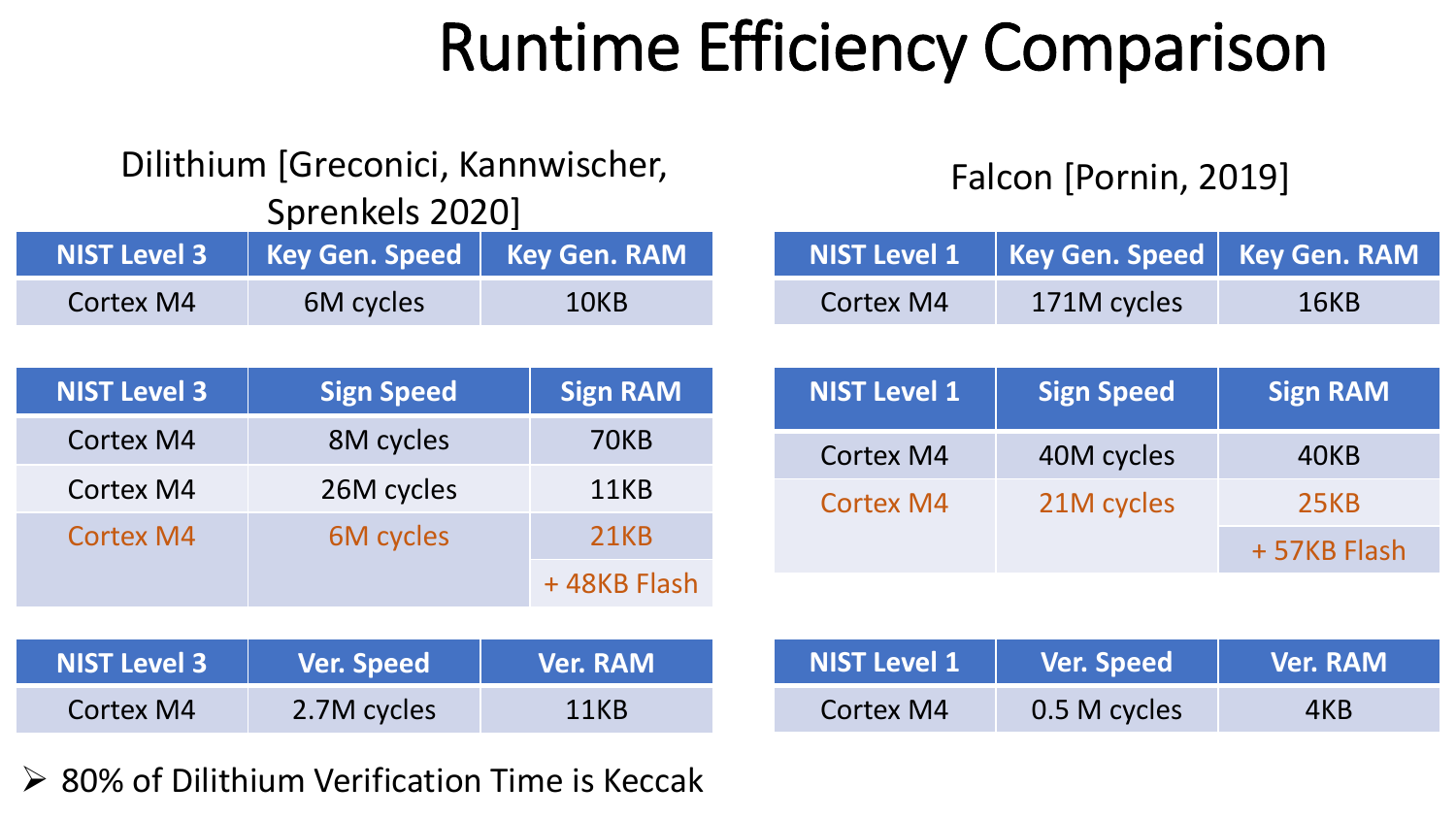**Zero-Knowledge Proofs Trapdoor Sampling** 



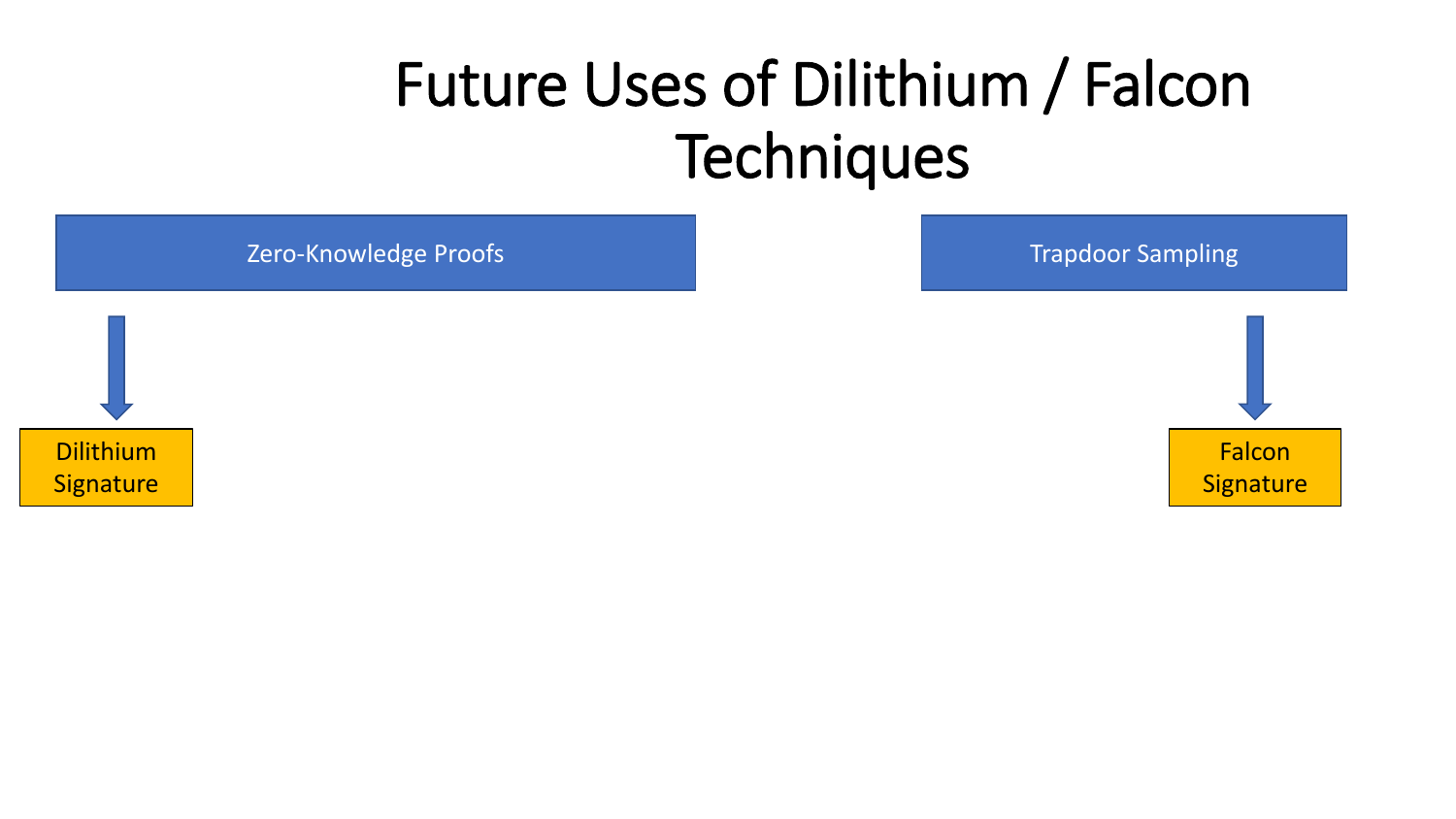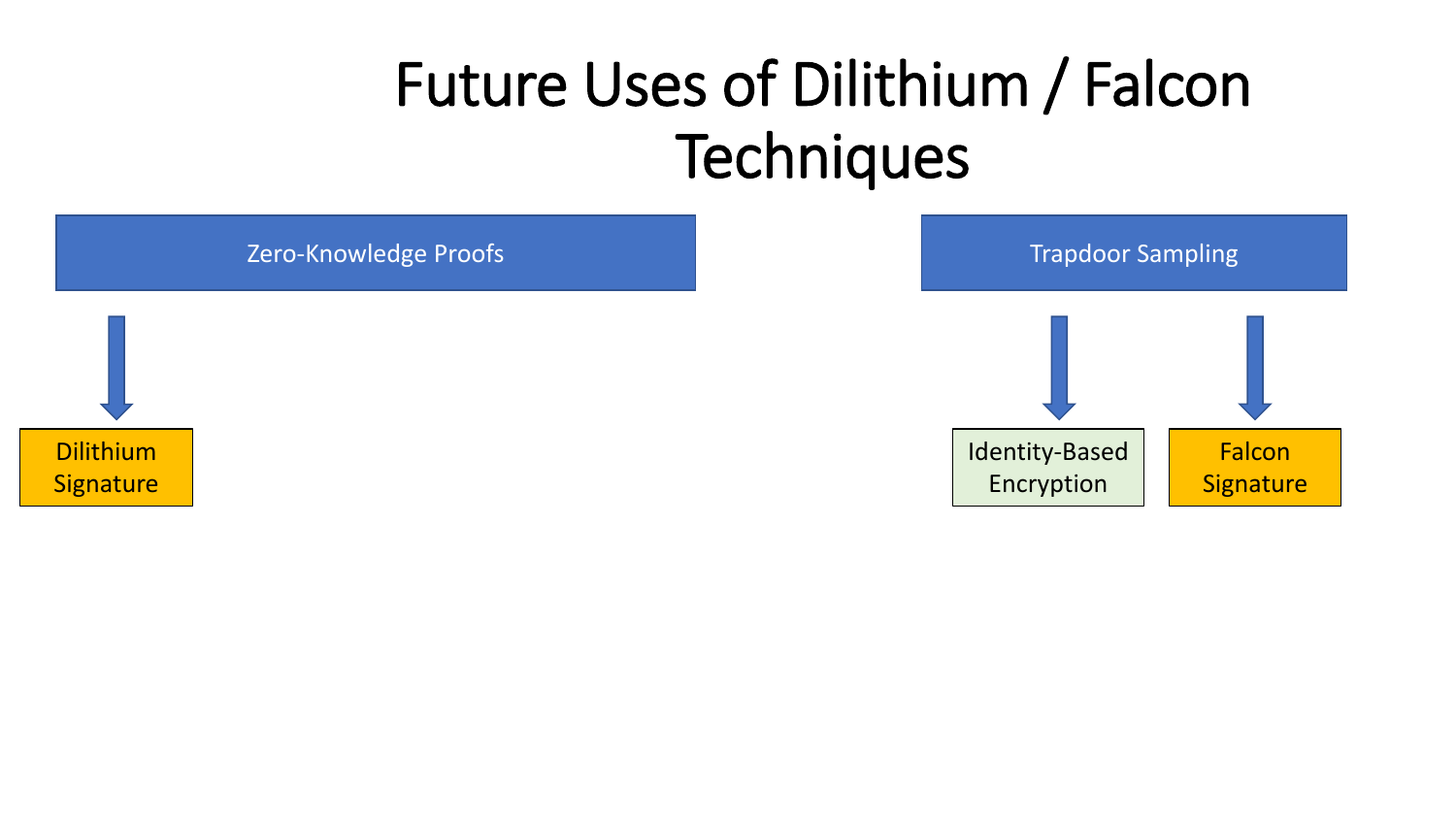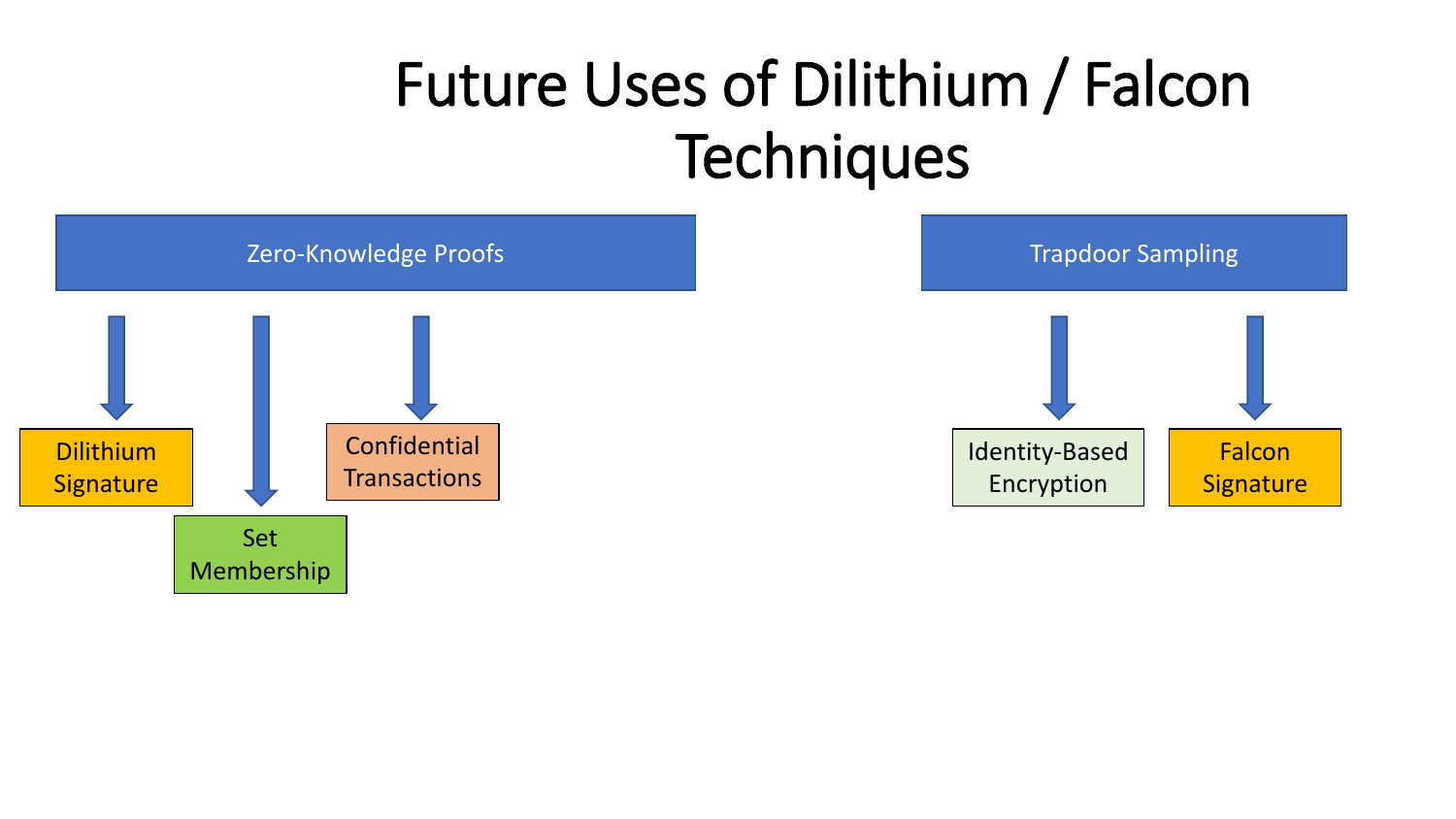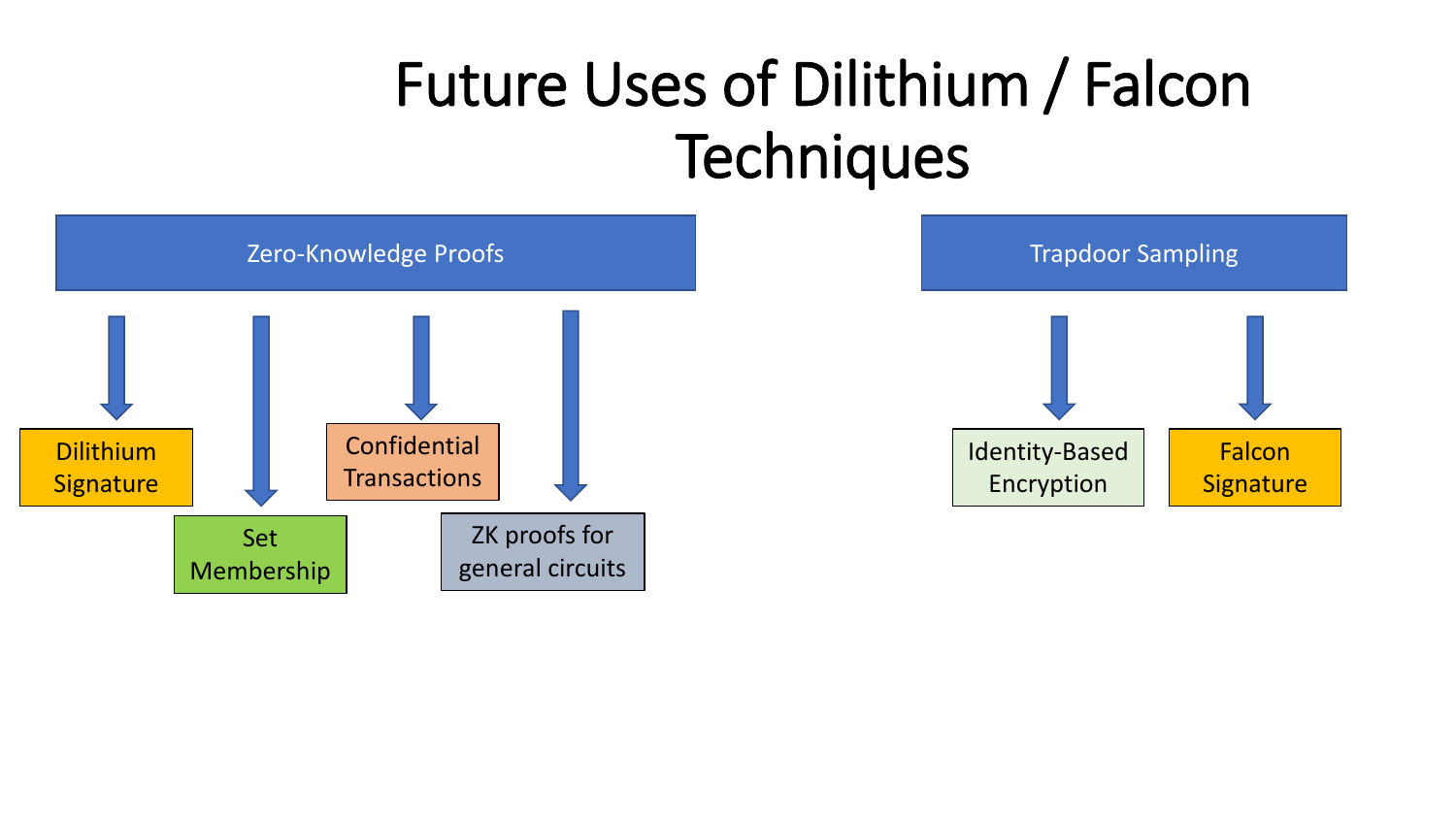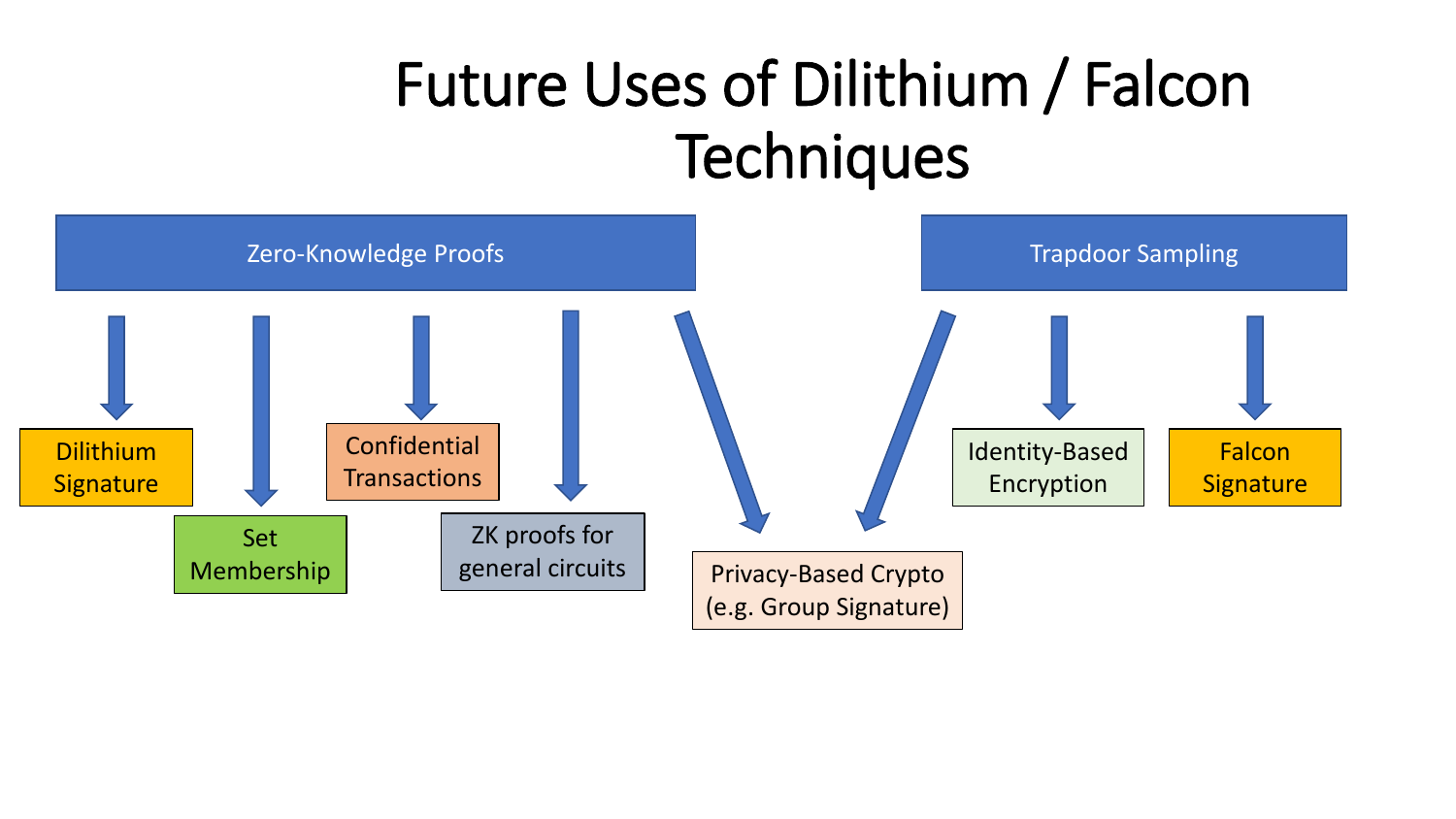

Lattice-based ZK proofs improved by 3 orders of magnitude in the last 2 years Lattices are currently the most efficient quantum-safe solution for many of these applications We should probably get good at the techniques behind them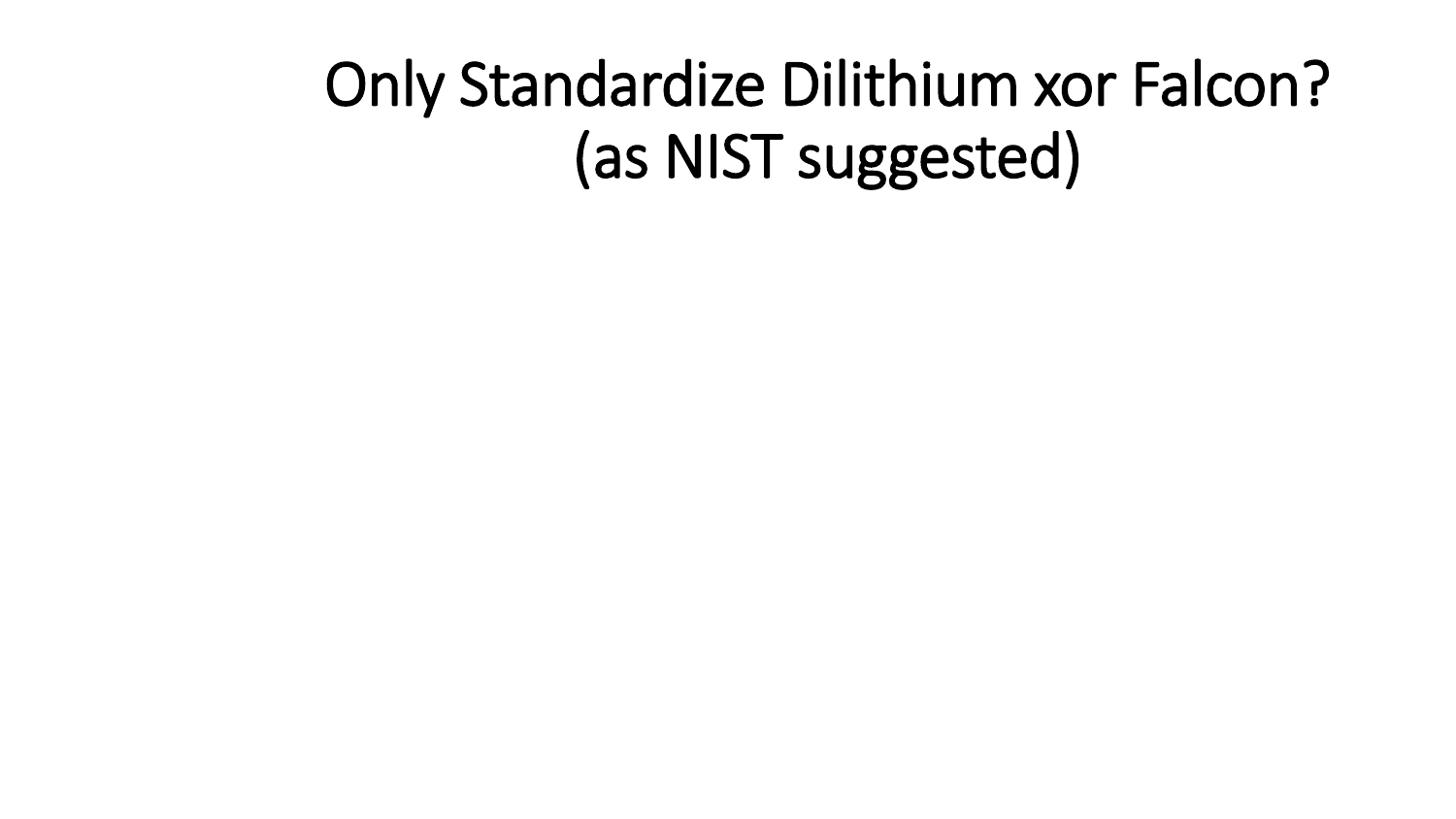- Maybe … but I think more discussion is needed.
	- They may both be useful as signatures even if they are both lattice schemes
	- Both, or at least techniques from both, will be useful in the future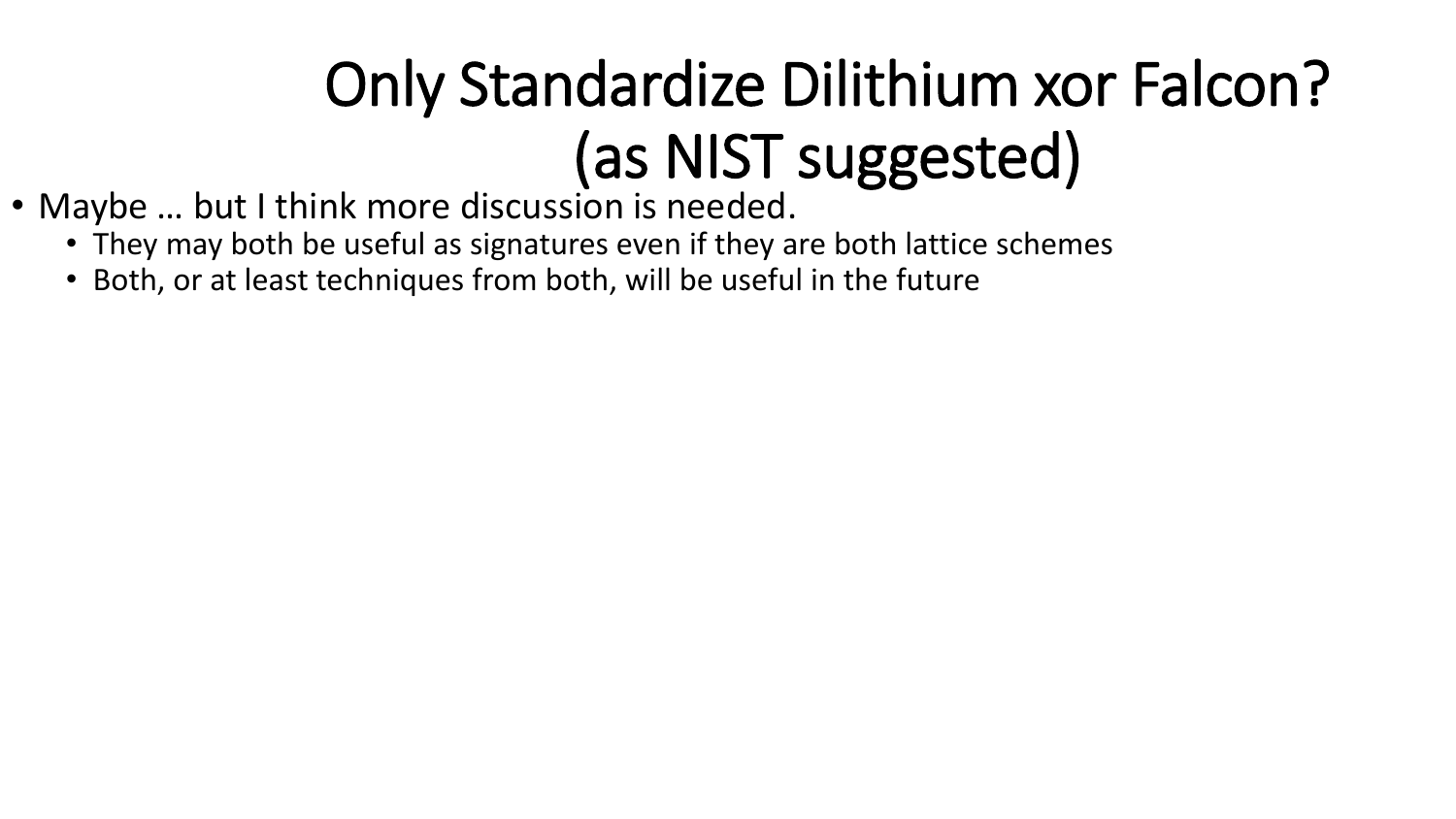- Maybe … but I think more discussion is needed.
	- They may both be useful as signatures even if they are both lattice schemes
	- Both, or at least techniques from both, will be useful in the future
- Main question for now: are *serious* footguns a serious problem? "Dilithium uses only uniform sampling, and is in general much easier to implement than Falcon; on the other hand, Falcon produces much shorter signatures" [Pornin, 2019]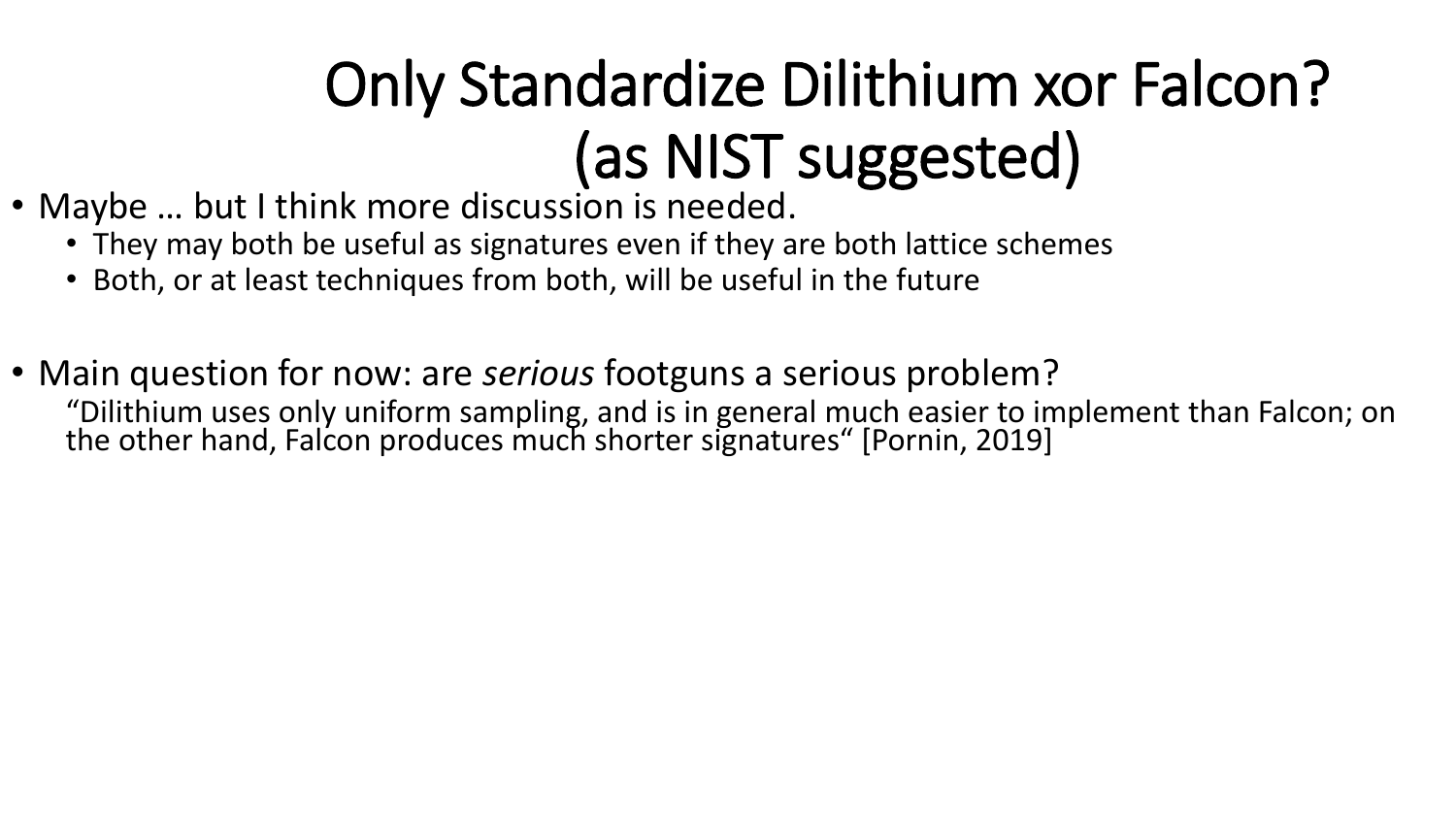- Maybe … but I think more discussion is needed.
	- They may both be useful as signatures even if they are both lattice schemes
	- Both, or at least techniques from both, will be useful in the future
- Main question for now: are *serious* footguns a serious problem? "Dilithium uses only uniform sampling, and is in general much easier to implement than Falcon; on the other hand, Falcon produces much shorter signatures" [Pornin, 2019]
- A possible compromise is:
	- Make Dilithium the default option
	- Allow Falcon to be used in certain situations that only require k-time signatures ( $k \approx 100 1000$  is reasonable)
	- NIST standardized 1-time signatures, why not k-time ones?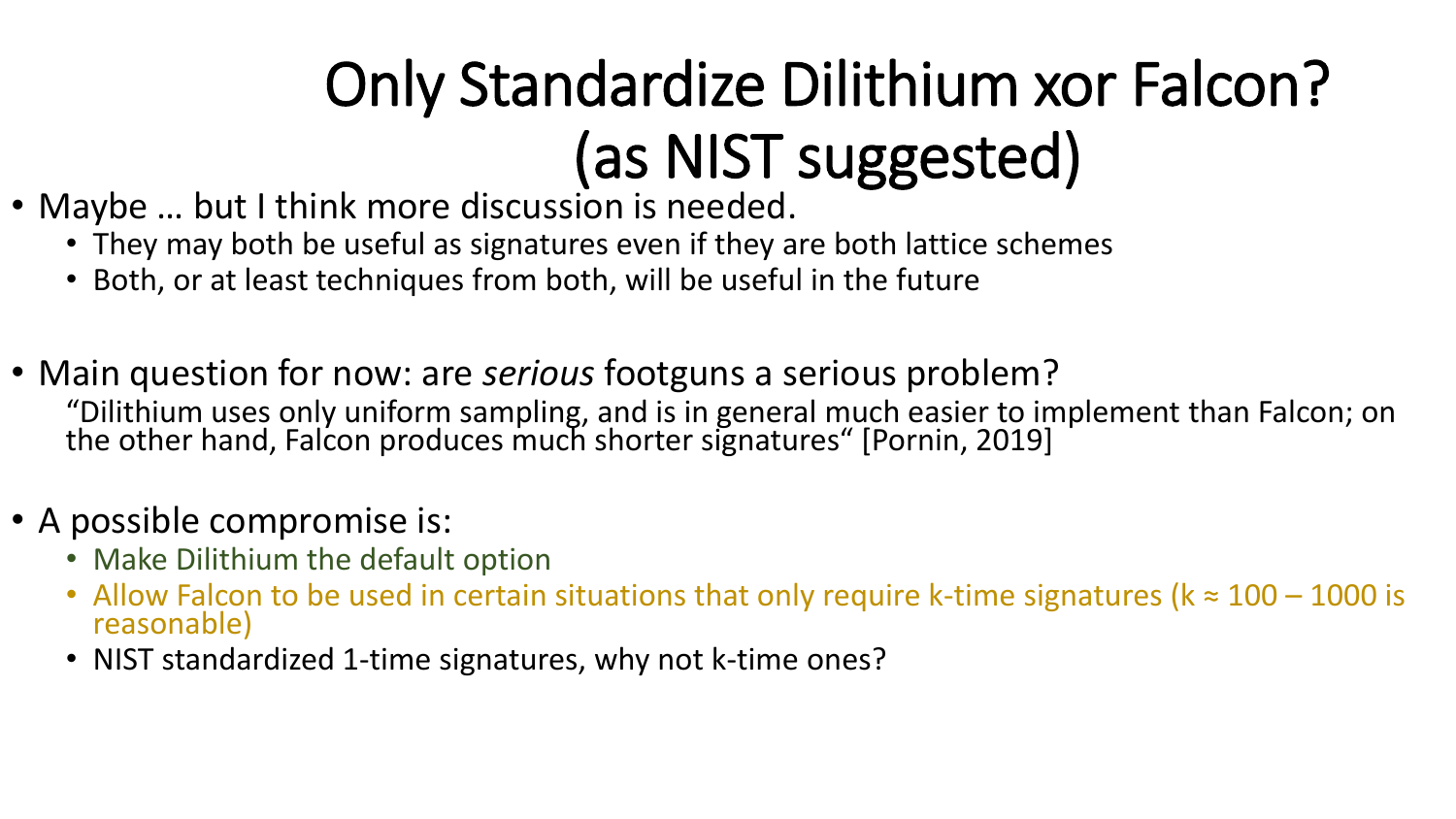- Maybe … but I think more discussion is needed.
	- They may both be useful as signatures even if they are both lattice schemes
	- Both, or at least techniques from both, will be useful in the future
- Main question for now: are *serious* footguns a serious problem? "Dilithium uses only uniform sampling, and is in general much easier to implement than Falcon; on the other hand, Falcon produces much shorter signatures" [Pornin, 2019]

### • A possible compromise is:

- Make Dilithium the default option
- Allow Falcon to be used in certain situations that only require k-time signatures ( $k \approx 100 1000$  is reasonable)
- NIST standardized 1-time signatures, why not k-time ones?
- Could also consider the Falcon ideas with less compact, but easier to use and mask (still Gaussian, though) samplers that don't require floating point ops in the "4th round" :
	- MITAKA [Espitau, Takahashi, Tibouchi, Wallet 2020]
	- Zalcon [Fouque, Gerard, Rossi, Yu 2021]